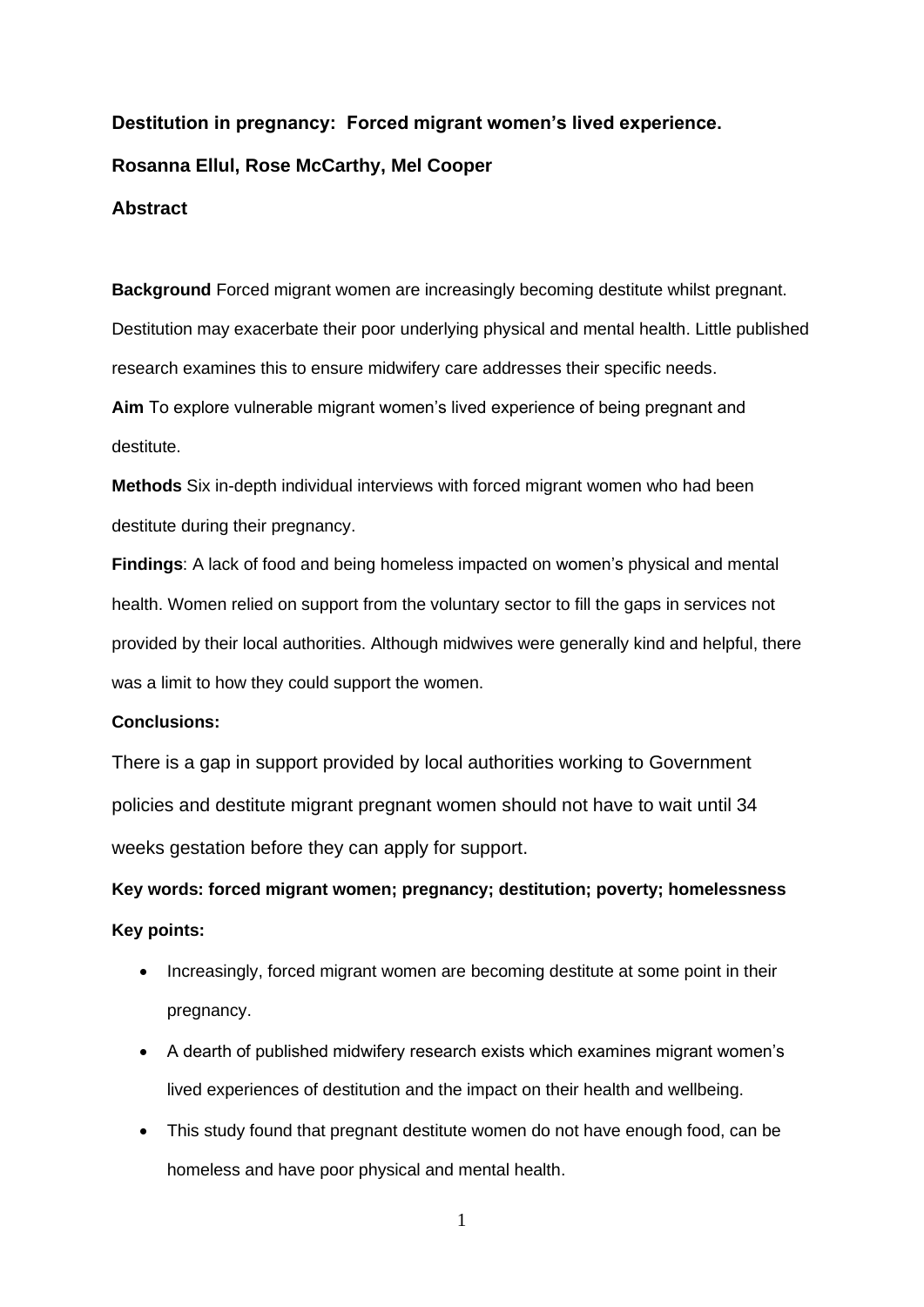• There is a gap in support provided by the local authorities before 34 weeks gestation and midwives need to be active in calling for a change in policy to avoid women becoming destitute.

### **Reflective questions:**

- Reflecting on a recent experience when you have cared for a forced migrant woman, how did you consider her holistic needs in your care plan?
- How could you tailor your advice about healthy eating when you care for a forced migrant woman?
- How much emphasis do you place on a woman's home environment when you provide care?
- What do you think are some of the risk factors and wider social and political causes of destitution in pregnancy experienced by forced migrant women?
- What voluntary sector services exist in your area to support forced migrant women who are destitute and how would you work with them?

## **Introduction and background**

Evidence suggests that across the United Kingdom (UK), forced pregnant migrant women are increasingly becoming destitute (Carter, 2017, Petch et al., 2015). Forced migrants are people who have been coerced or forced to leave their home country for reasons including, but not limited to: a threat to life or livelihood such as war; conflict; and natural disaster. Forced migrants include persons seeking asylum, refugees and people who have been trafficked (European Commission, 2020). Pregnant migrant women who are destitute are not able to work, legally, and do not receive financial support from Government, (Dudhia, 2020). Forced migrants are sometimes living in poverty so acute that they cannot provide for themselves (Carter,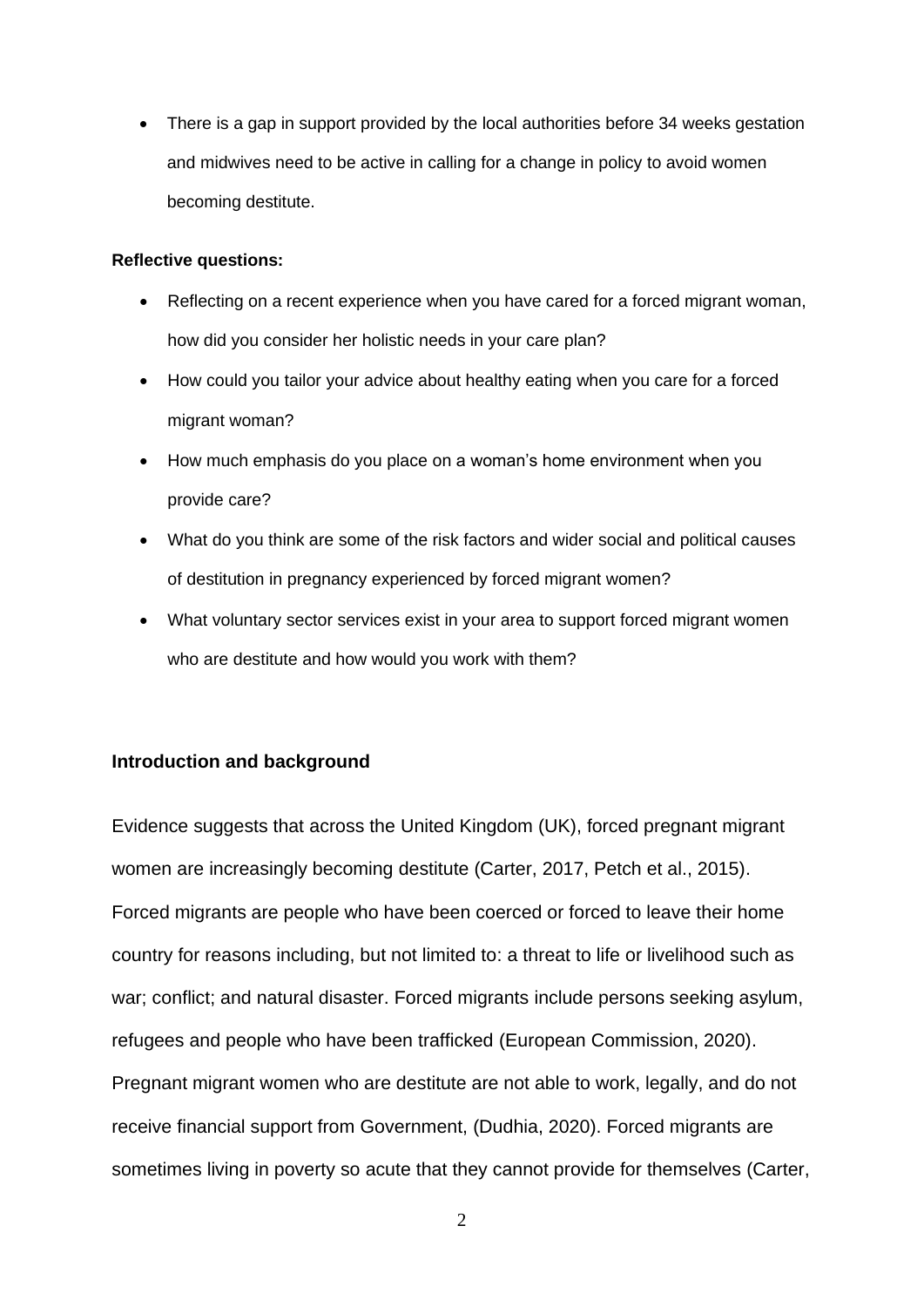2017). Consequently, they often rely on charities, faith-based organisations or the good will of friends to offer them support. In extreme cases they may become street homeless. Many are also at risk of exploitation by traffickers or unscrupulous employers, including in the sex industry (Petch et al., 2015, Ukoko, 2007).

In the UK, pregnant forced migrant women can become destitute for a number of reasons. It is common, for example, that asylum seekers entitled to welfare benefits experience administrative errors or delays leading to a pause on their financial support (Petch et al., 2015). Even women who have been granted refugee status and thus have a legal right to remain in the UK are at risk of destitution due to administrative delays: asylum support ceases 28 days after being granted refugee status but a delay in receiving welfare benefits can mean an individual still fails to receives financial support or accommodation (Carter, 2017, Allsopp et al., 2014b). If a woman's application for asylum is refused or they come to the end of their asylum they are not entitled to financial support, however they may still be unable to return to their home country. (Ukoko, 2007, Allsopp et al., 2014b, Dudhia, 2020). Pregnant forced migrant women who have been denied a right to remain in the UK are considered undocumented migrants and therefore have no recourse to public funds. Arguably, forced migrant women fit within the NICE (2010) definition of women with complex social factors requiring enhanced maternity care. However, they are often charged to use the NHS.

Pregnant forced migrant women in the UK can have underlying poor mental and physical health leading to more complex pregnancies (Aspinall and Watters, 2010, Asif et al., 2015). They have a higher rate of maternal and perinatal mortality than the general population (Knight et al., 2019) thus it is essential that the underlying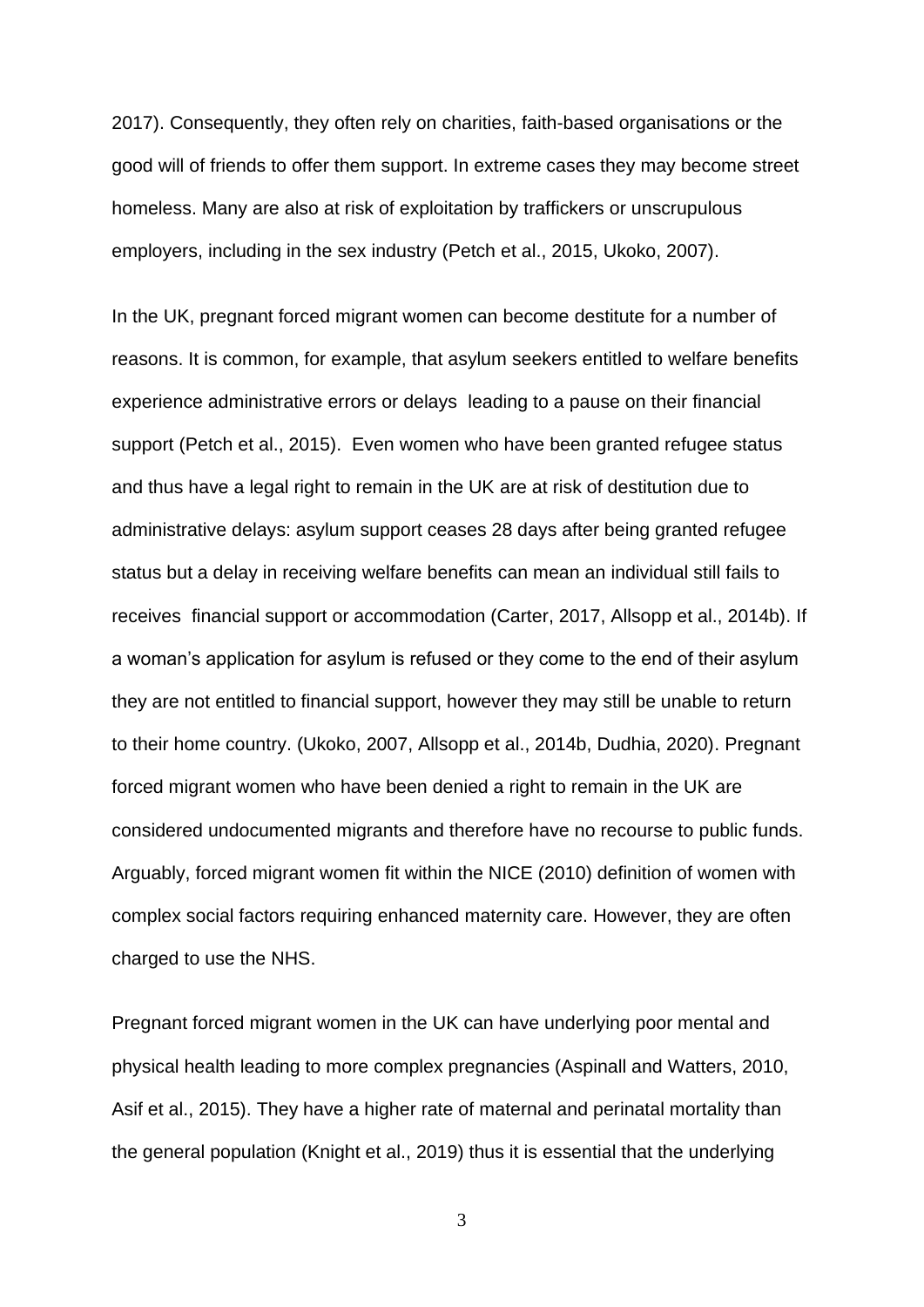causes of this disparity including poor access to services, social and economic disadvantage and lifestyle factors are addressed to maximise the chances of their pregnancy resulting in a positive outcome (Aspinall and Watters, 2010, Higginbottom et al., 2019, Shortall et al., 2015). Ukoko (2007) discusses the potential negative impact of destitution on pregnant women's health. It is important to understand women's experiences of pregnancy and destitution including their specific needs to maintain their health in order to provide midwifery care which meet these needs.

A review of the literature revealed very little published research around the experiences of forced migrant pregnant women who are destitute. Much of the literature is unpublished reports found on voluntary sector websites. Nyiri and Eling (2012) undertook a survey of 112 attendees to a specialist GP London based clinic for destitute refugees and asylum seekers. The sample included 10 pregnant women in the second and third trimesters of their pregnancies. The participants received no formal antenatal care and generally had poor physical and mental health. It is estimated that around 20% of maternal deaths in high income countries are due to women not receiving adequate antenatal care (Downe et al., 2009) and being destitute could influence the decision on whether to attend. It is important to understand women's experiences of accessing midwifery care in order that their needs can be met. In particular, we need to understand how midwives, other health professionals and voluntary sector services can best support women in this position. In addition, evidence is needed to change national and local policy to ensure women and their babies avoid destitution and remain safe and healthy. We report on a phenomenological study undertaken with the aims of exploring forced migrant women's lived experience of being pregnant and destitute and understanding the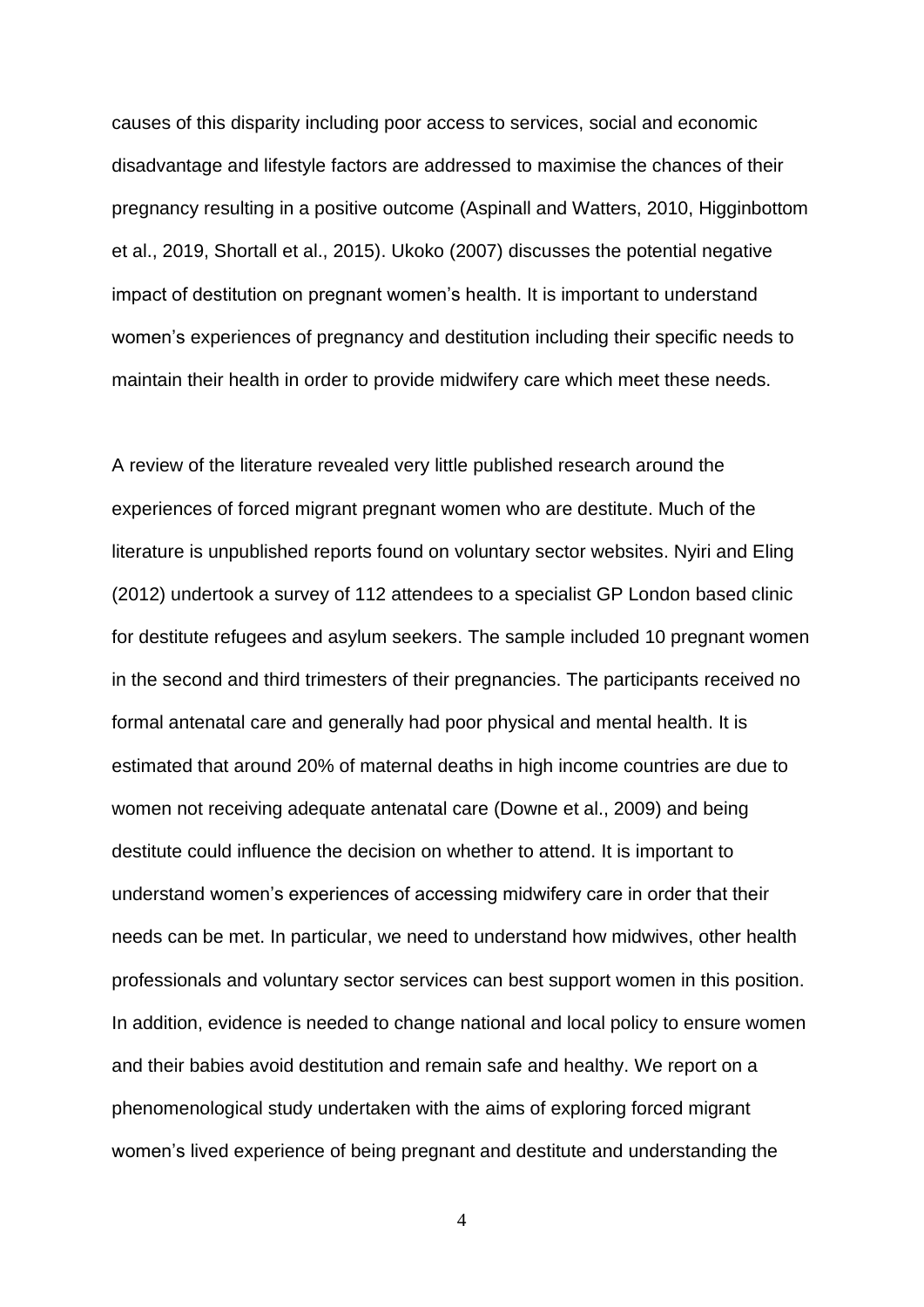gaps in support for these women in order to influence local and national policy and address these gaps.

#### **Methodology:**

A hermeneutic phenomenological approach was undertaken to seek to understand how forced migrant women interpret and find meaning from their lived experience of destitution during pregnancy (Jacobsen, 2017). Women were purposefully recruited via local voluntary sector groups, word-of-mouth, and through friends and peers. An element of 'snowballing' was important to access women who may be hard to reach but fit the study inclusion criteria (see table 1). A pilot interview was undertaken with a refugee woman to test the wording and cultural acceptability of the questions. In depth interviews were then undertaken with six women who had experienced destitution at some time whilst pregnant. Six participants are considered the minimum number to obtain rich data in phenomenological studies (Todres & Holloway, 2011) and due to difficulties finding women to participate, six interviews were considered a pragmatic approach to ensure contemporary data is presented. The interview questions were framed in a way to encourage participants to explore their lived experiences of being pregnant and destitute. Women were asked to broadly discuss their experiences, and the interviewer followed up with additional prompts (see table 2). Interviews were audio recorded and data were transcribed verbatim by the researchers. The interviews were undertaken in a location convenient to the woman either in a voluntary sector office space or her home. The interviewers were two experienced voluntary sector workers (first and second authors) who were known to the women. Although this helped to build trust during the interviews, the interviewers were not migrant women. To ensure the authenticity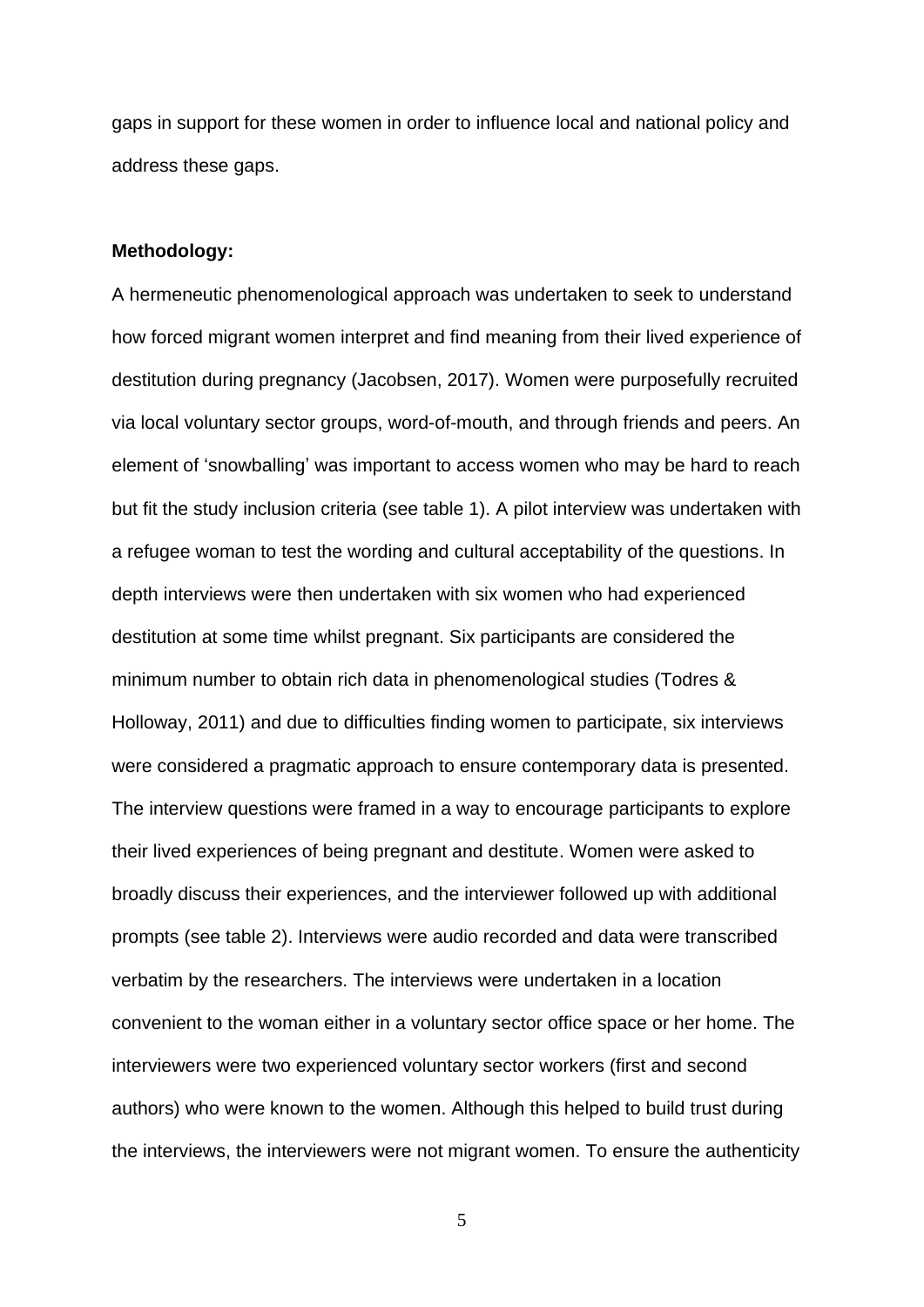of the findings, the research team agreed the themes and direct quotes to include within the article.

## **Ethical issues**

Ethical approval was granted by the Chair of the Humanities, Social and Health Sciences Research Ethics Panel at the local University ref E640. Women who expressed an interest received an information sheet and were phoned by the researchers to arrange an interview. English language ability was assessed by an experienced voluntary sector worker familiar to them and an interpreter identified if required.

Prior to the interview, verbal consent was obtained via the audio recorder. A signature was not requested because of the possible fear of it being acquired by the Home Office, influencing their migration status. Anonymity and confidentiality were assured; it was stressed that the researchers had no link with the Home Office and that the data would only be used for research purposes. Audio recordings were destroyed once transcribed and the transcripts were stored in a password protected computer file accessible only to the researchers. To enhance anonymity, minimal demographic data were obtained. No quotes were included where a participant could be identified.

Due to the nature of the subject, the researchers were aware that participants may be describing some difficult experiences. If participants appeared uneasy or distressed the researcher offered to pause and wait until the participant felt able to continue or discontinue the interview. In either case, the participant was de-briefed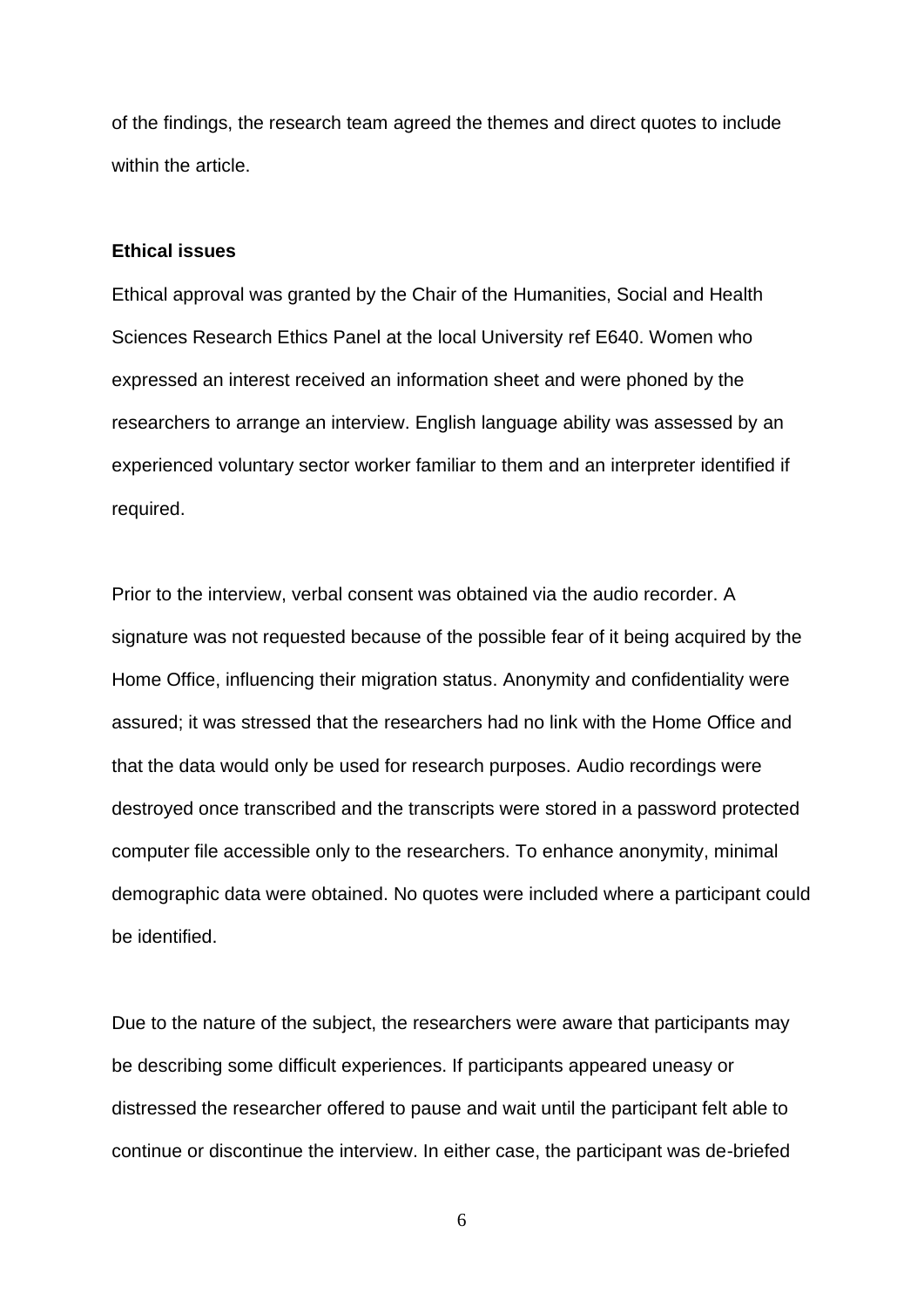and signposted to counselling services if required. Participants were informed that they could withdraw their consent within four weeks of the interviews and their data would be destroyed.

#### **Data analysis**

Thematic analysis was undertaken guided by Braun and Clarke (2006). Using Microsoft word, codes were identified from the data then grouped together to form working categories. Similar categories were then merged together to create the final themes. All the research team approved the final themes to ensure rigour in the process.

## **Findings**

All the women who participated in this study originated from different countries in the African subcontinent. They had lived in the UK for between one to ten years and four of the women required an interpreter (see table 3).

From the data, four themes emerged which represented the women's lived experiences of destitution in pregnancy; having nothing, a place to call home, suffering mental and physical health issues; and searching for support. The themes are discussed below, with the participant number identified.

### **1. Having nothing**

All the women discussed their experiences of scarcity during their period of destitution. Four women were destitute when their pregnancy was confirmed and the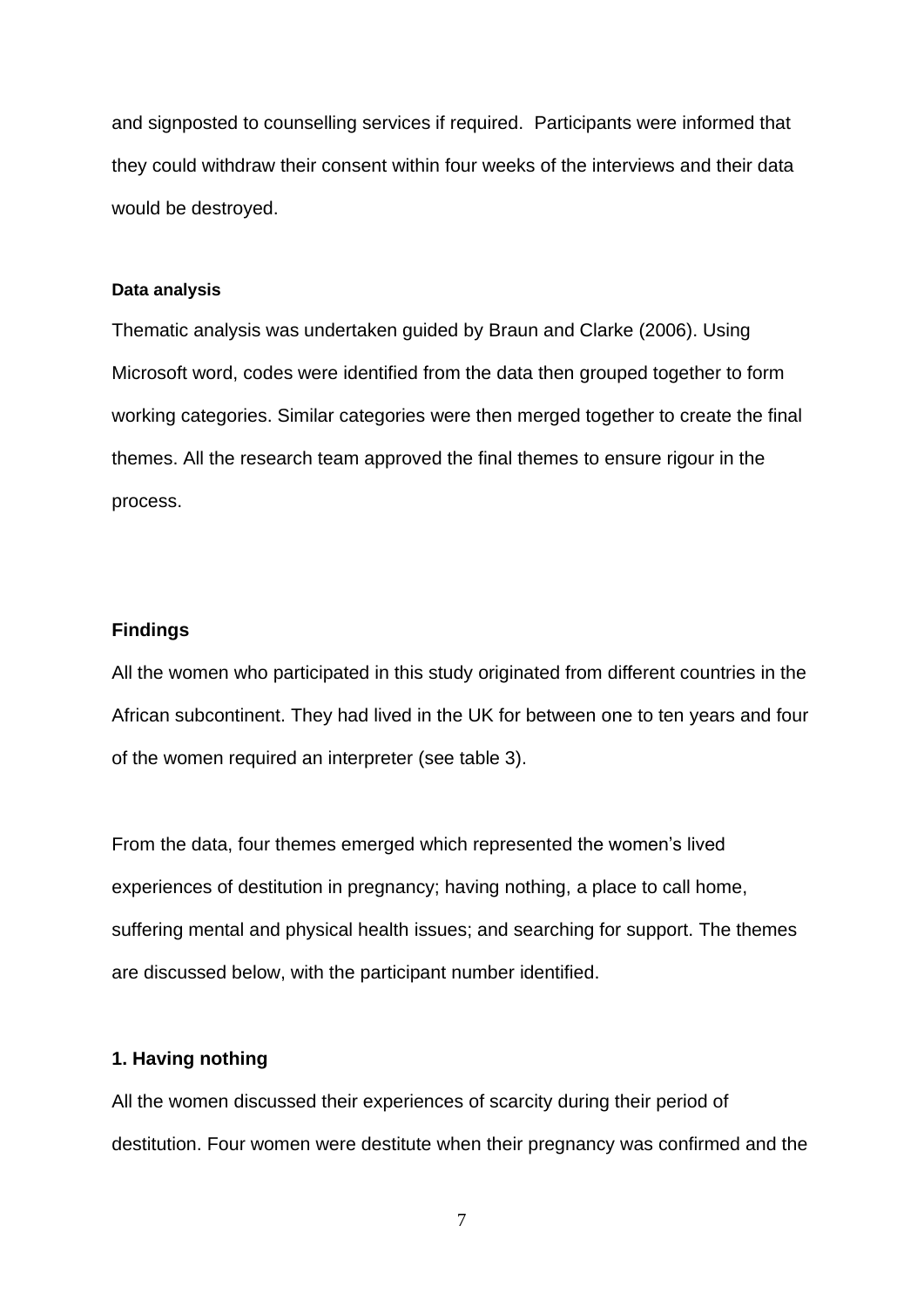remaining two women became destitute in early pregnancy. In both cases , the women's partner forced them to leave home due to the pregnancy. One of these women described her experience of domestic violence which led to her destitution:

*'the relationship with my partner was not working, a bit of violence, and then he broke up with me…and then... I was destitute' w2*

Every participant interviewed was refused financial support from the Home Office or their local authority. One woman who was seeking asylum was accused of working illegally in a salon and her application for support was refused. Other women had been refused asylum and were appealing the decision. One woman was refused support when she applied for asylum because she told the Home Office she had somewhere to live. In reality, she was only allowed to stay with a friend for two weeks, after which she became destitute until the end of her pregnancy. She was not informed that she could apply for accommodation or financial support once she became homeless. One woman remained destitute until she was six months pregnant, whereas the remaining women were destitute until they were term or in the early postnatal period.

Despite having nothing, many of the women discussed their fear of being charged for maternity care due to having no recourse to public funds. One woman who had gestational diabetes described how being billed for her care deterred her from attending future appointments:

*'…£519, £900, the other one was £1,000 something….visit for maternity, visit for the Diabetic Clinic…I was shocked and I was disturbed and I was frightened. I was thinking*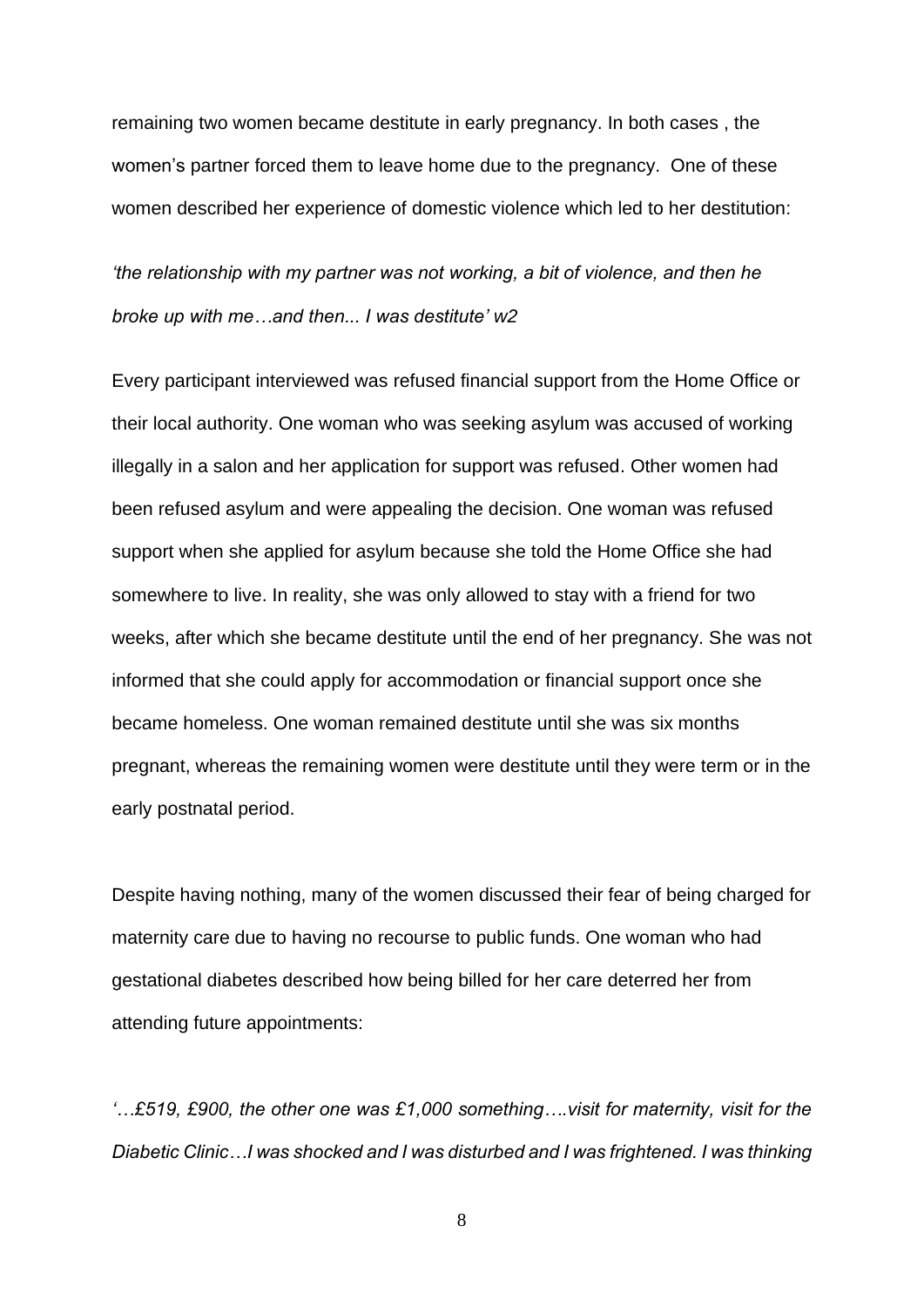*how, I don't think I'm going to give birth in the hospital. Where am I going to get the money?…'w5*

For each of the women interviewed, the central impact of having nothing was hunger. During their destitution, women went without eating for prolonged periods of time:

## *'Sometimes I would live for the whole day I didn't eat' w2*

This feeling of hunger was exacerbated for women who were exposed to food in different contexts but couldn't eat due to a lack of money:

*'..when she was wanting to eat something, or she will smell it, but she can't get to it because she's got no money.'W6*

This was also the case for women who were offered food but could not eat it:

*'I vomit a lot, I can't like......keep down…and then because I don't want to disturb people…so whatever they cook I try… I tried to push myself' w3*

Some of the women accessed small amounts of food through charities, though one woman described how this made her ill because the food was out of date:

*'I eat some of the food, and I was poorly, I got a runny tummy, I had a fever, I was really poorly. I had no option, that's the only food I have…'W2*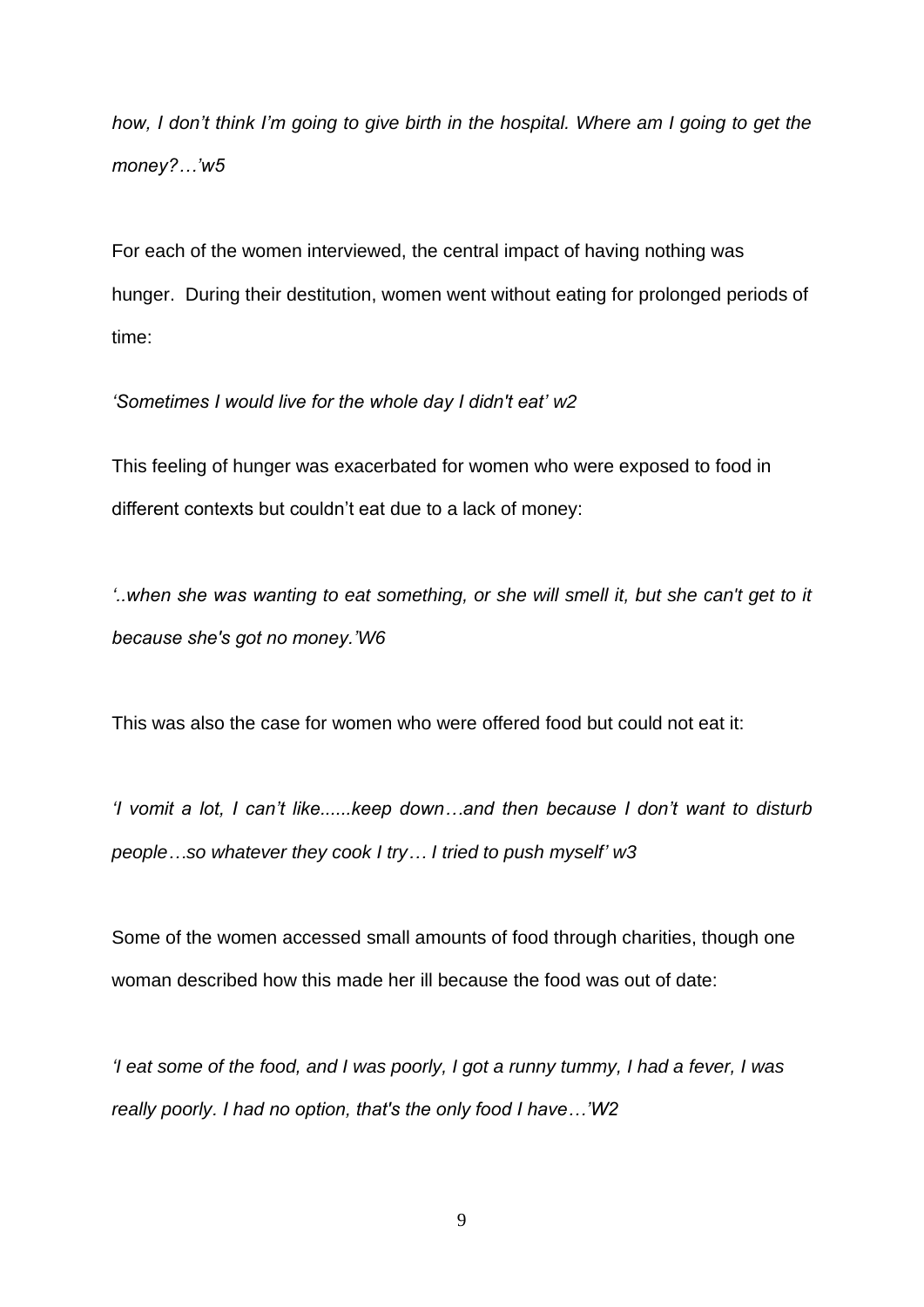#### **2. A place to call home**

All of the women discussed their negative experience of living in poor and precarious conditions while they were pregnant and destitute. None of the women interviewed had a permanent living arrangement until they received Section 4 support from the Home Office after their 34<sup>th</sup> week of pregnancy. In the meantime, they moved around different types of accommodation. One woman had to leave her home when she separated from her partner and became destitute at this point. She slept in the internal stairwell at the entrance to the block of flats in which she had lived. She ensured she was not seen by vacating the flats in the daytime:

*'I wait till people go in, late, a little bit later because you know the fire exits, the stairs, people don't use them that much. They use the lifts before they come in the morning to clean, the council cleaners come and I'm out' W2*

All the women 'sofa surfed', moving around between different friends' houses. This involved living in cramped conditions and sleeping on a settee or even the floor. Despite this, many women described feeling grateful for having somewhere to stay:

*'I can sleep on the floor, it is better for me than to stay in the street' w1*

However, women also described feeling deeply uncomfortable for intruding on their friends' lives and privacy. One woman told researchers that she tried to spend most of the daytime outside:

*'Because one of my friends she's night shift working and she sleep in the daytime, and then her house very tiny, and then I don't want to disturb her…and then when I go to*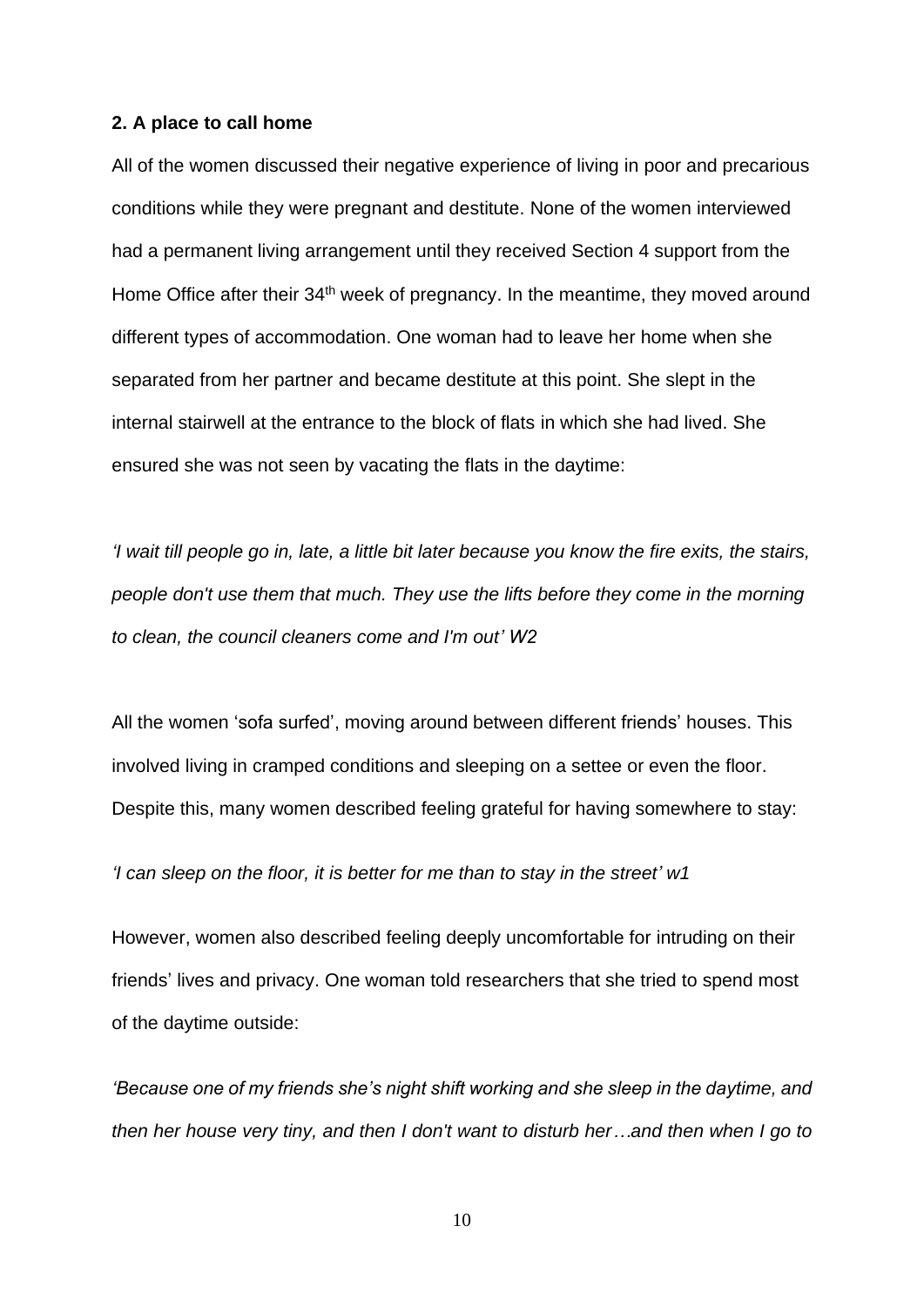*toilet her toilet…I am scared to flush because I don't want to disturb her, so I want to stay outside, better for me, I go outside every time*' W3

As previously stated, all women were eventually provided with accommodation by the Home Office. Their experience of Home Office accommodation varied, and some women told researchers that they did not always feel safe. One woman told the interviewer about her experiences of racism from other residents in temporary accommodation:

*'The lady..she was staying in the opposite room…if I come out the room..she start calling me names…I was shaking like this..and, that's the only entrance…I was so scared, she did it once, she did twice, she did it three times, it was what she was screaming, she stands on the stairs blocking me not to pass, not to go down. And then I said 'what have I done to you... you don't know me, I don't know you'* w2

and then she said responded with a profane racist remark.

Women also discussed how the Home Office accommodation they were provided with was not suitable for a pregnant woman or a woman with a new baby:

*'It was bad, the conditions…the living room, it was smelly…the sofas they were dirty, they stink, they smell, believe me as soon as you enter it was so dirty, the carpet was full of stain'* W2

## **3. Suffering mental and physical health**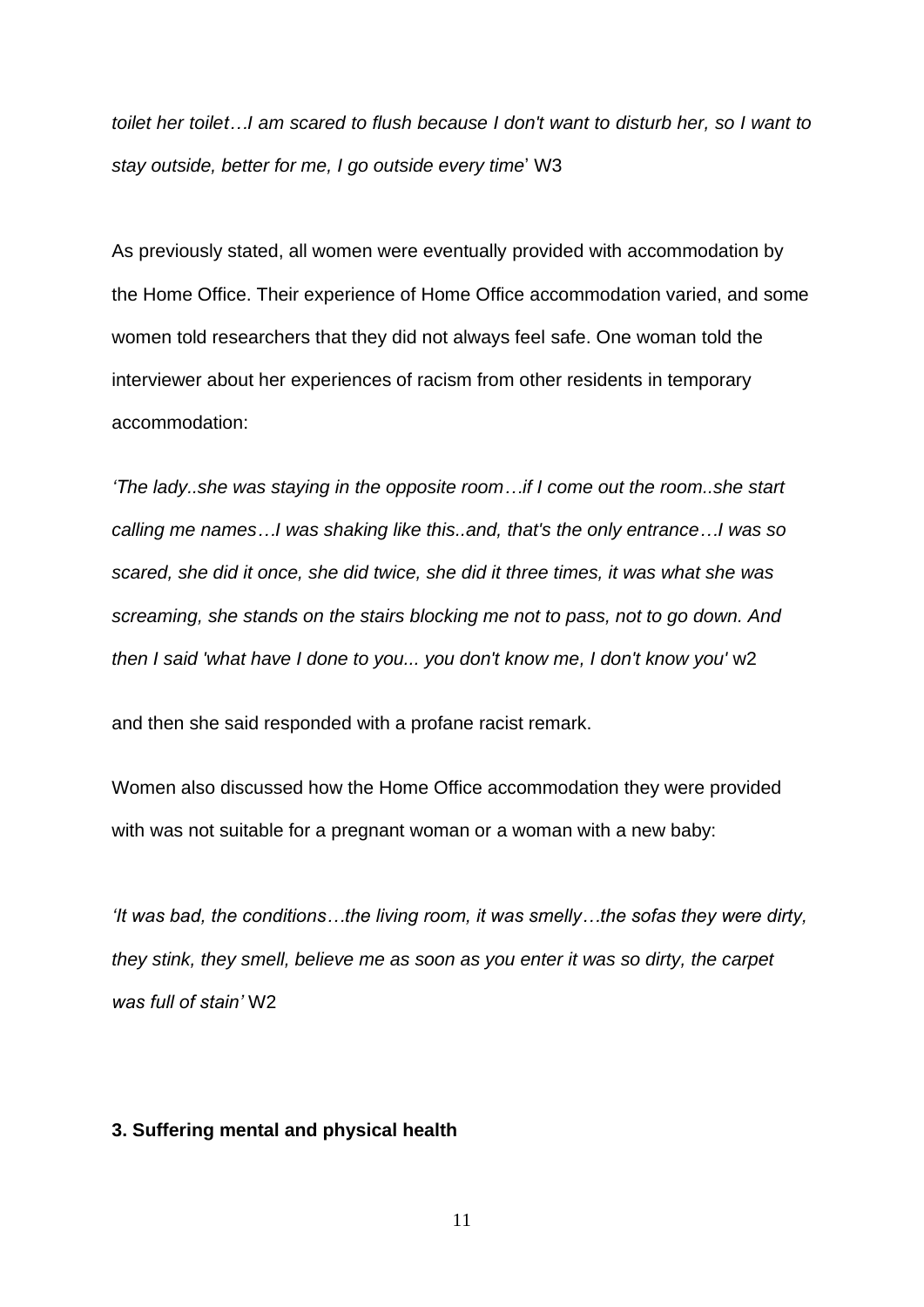All of the women who participated in this study reported a deterioration in their mental health. They described feeling scared, lonely, helpless, traumatised, sad, vulnerable, ashamed and angry. One woman described how she felt confused by the situation she was in:

*'I imagine how can I survive with a baby, like more scary, and then at the same time happiest, because I feel, oh I have a baby, and then in the future like you are going to be mum like that I feel, two confusing feelings'* W3

Other women described feeling very depressed, with thoughts of giving up and committing suicide:

*'I feel weak. I feel tired, I feel hopeless. I feel like there is no hope for me, there is no life. I nearly give up.'* W2

Despite the danger posed back home, one woman described how she was so desperate in her current situation that she wanted to be at home with her parents:

'*I want to go back to my country because there is not anywhere to stay here, there is no house for us, I am crying all the time because I know I don't like to be here*...'W4

One woman was granted section 4 support by the Home Office at the end of her pregnancy and was subsequently dispersed to a new city where she did not know anyone and gave birth alone. She described how this impacted her mental health: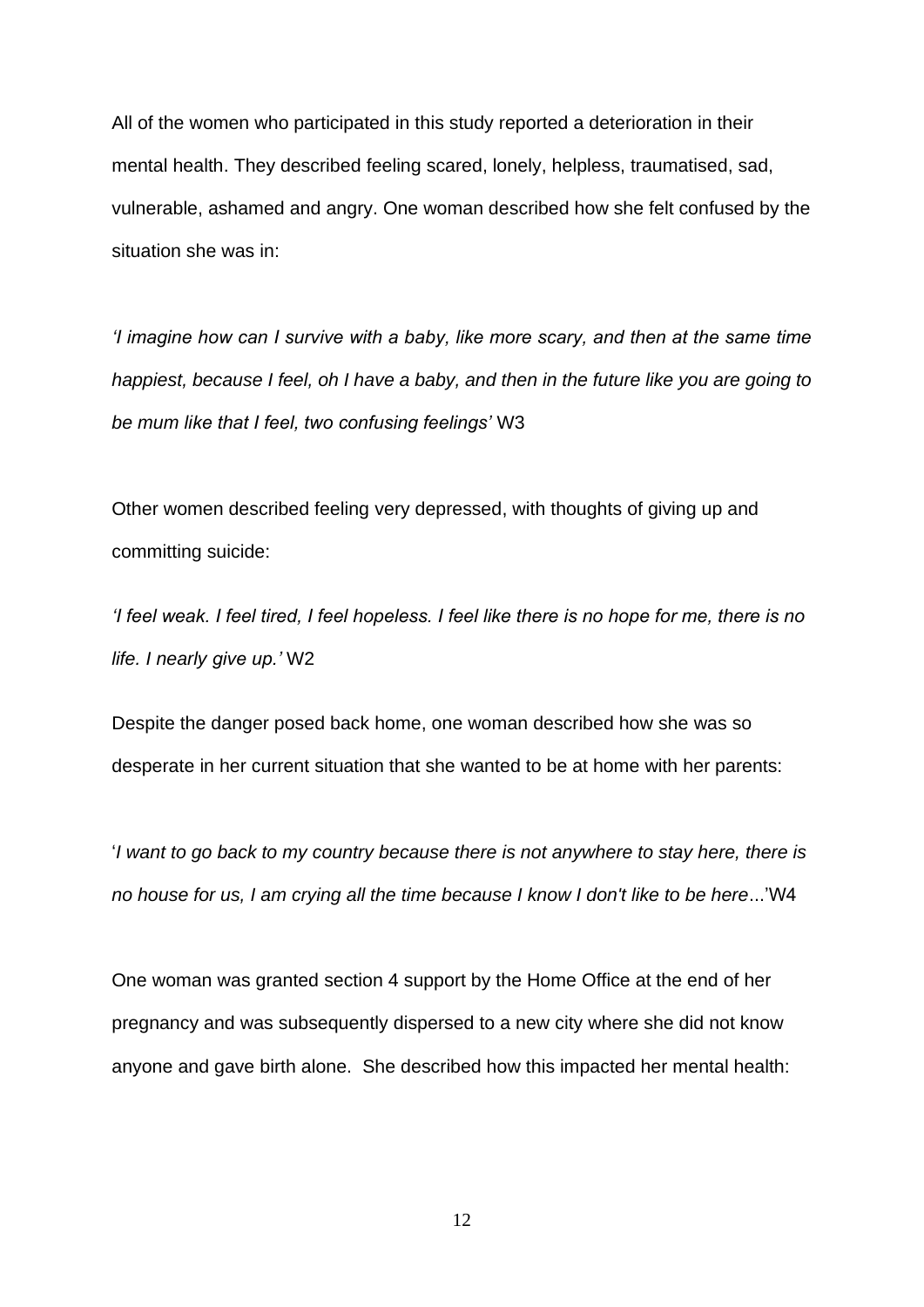*'..It broke me a lot because I was lonely, I had no-one to talk to, I had no-one to say, no-one just to give me just 5 minutes break, "can I just hold the baby for you?" Just for 5 minutes'*…W5

Once their period of destitution ended and their baby was born, most women described an improvement in their mental health:

*'…when she gave birth, she was so happy…she didn't forget everything, but she started forgetting some things and that's because she was in a better place, she had just giving birth to a healthy baby and she was healthy….she had a baby and that was hers ….*' W6

However, one woman developed postnatal depression which she felt was a result of the social isolation and loss of health care due to being dispersed to a new city:

*'I thought I was a strong woman…I could face anything…But now considering the dispersal to (new city)…it broke me a lot because I was lonely, I had no-one to talk to..' W5*

It is noteworthy that multiple women described being 'broken' by their precarious and isolated experiences. Another concern for women throughout their period of destitution was their physical health. Weight loss due to a lack of food, insomnia and headaches were commonly experienced. One woman described how she developed pelvic pain in pregnancy that affected her mobility, to the point that shehad to crawl to move around. Another woman developed gestational diabetes which was poorly controlled due to not having the money to eat properly. She described an occasion in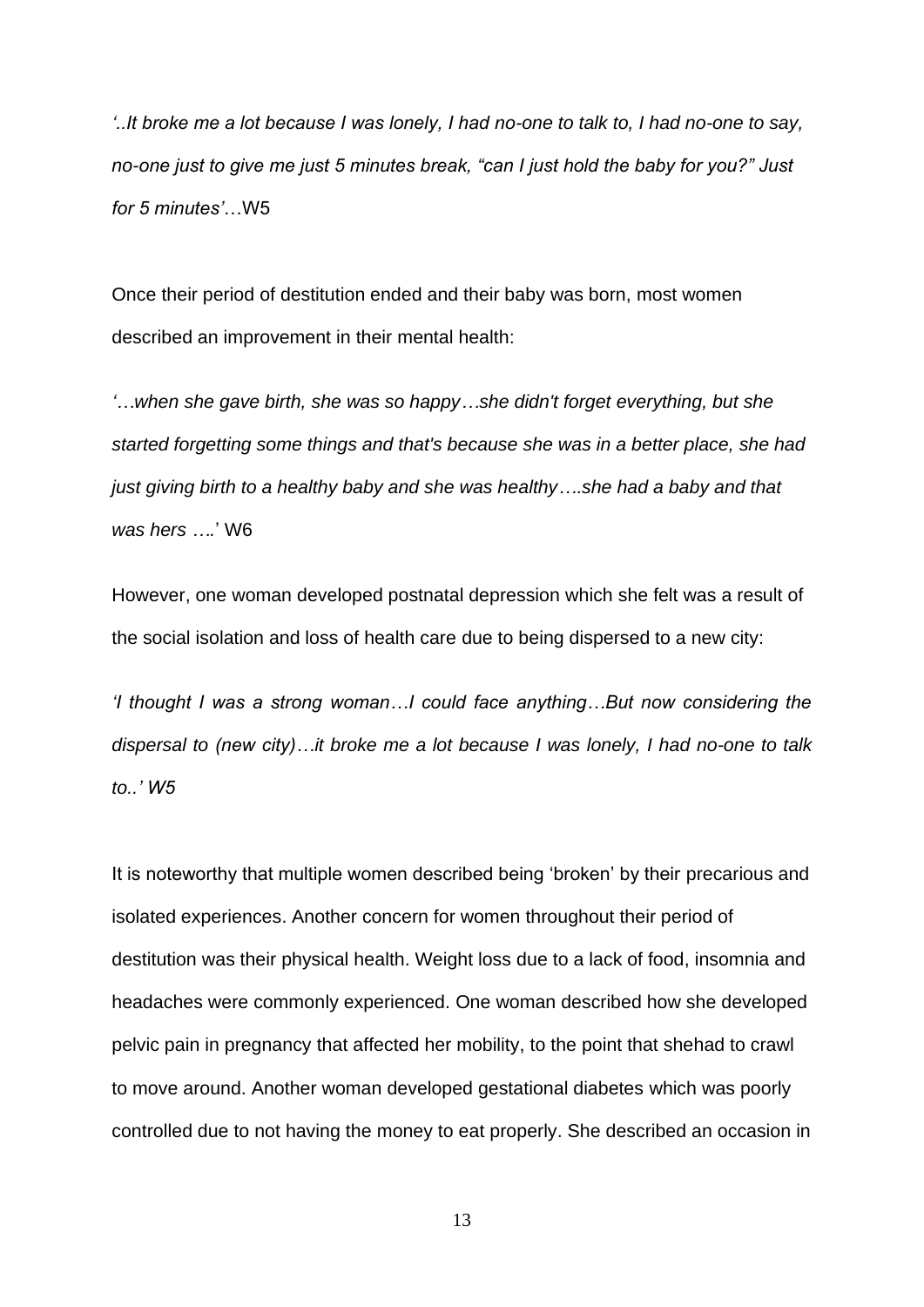the early postnatal period where she had to walk alone with her newborn baby to her GP when she became unwell:

*'…I was going to the GP, my diabetes was high by then just after giving birth and I was shaking' W5*

### **4. Searching for support**

Women discussed their experiences of trying to get support from different places to help them meet their basic needs. Most of the women interviewed understood the Home Office and their local authority to be the main sources of support, however, they were all informed they were not entitled to receive any help until 34 weeks into their pregnancy. One woman visited her local authority on a daily basis begging for somewhere to live:

*'Sometimes she take her luggage and everything and they tell her go away straight away and they didn't give her any house and (she) even (had) her bags with her'* W1

Another woman applied for section 4 support at 34 weeks gestation but did not receive anything until the baby had been born and she was discharged from hospital to new accommodation:

*'…till she has her baby…two days only they give her this house and they didn't have anything, there is no bed, no anything' W4*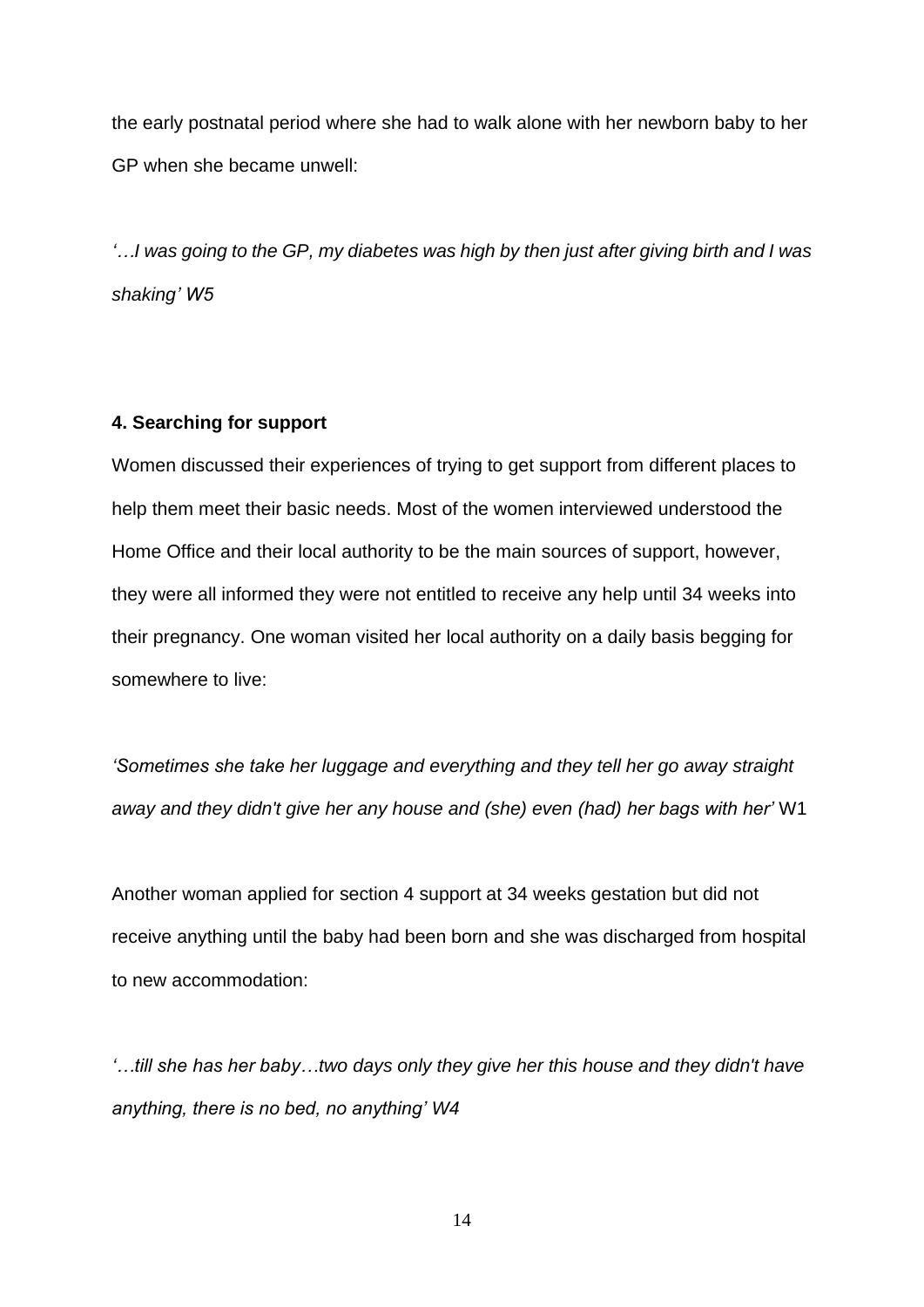One woman described feeling intimidated by social workers, who had previously stated that they could not help her due to her immigration status.

*'…that's the time they start calling me, they start coming around, they start pushing themselves to me they start saying that if I see my ex, they were going to take my baby from me at that time I was pregnant… The time I needed you guys, you said I'm not entitled to, you can't help me. They said at that time you were not entitled to public funds' W2*

Another woman described how she was left destitute until 37 weeks gestation when Home Office section 4 support started. She was dispersed to a new city where she knew no-one and lost her social support, midwife and doula:

*'…It was a strange city. I haven't been in \*\*\*. I didn't know anything and what they did was just give me a couple of papers to look, to find my way through to the new GP, to the hospital….I didn't have a midwife' W5*

All the women interviewed relied on the voluntary sector to get support when they were destitute. They were signposted to sources of support for food and other basic necessities. Some women were also housed in temporary accommodation. However, the voluntary sector could not always help:

*'They didn't want to host me, that shelter, because I didn't have my UK residency...*'W2

Women discussed how voluntary sector workers as well as independent members of the community went out of their way to support them. Some helpful individuals wrote to the Home Office about women's circumstances. They also helped one woman by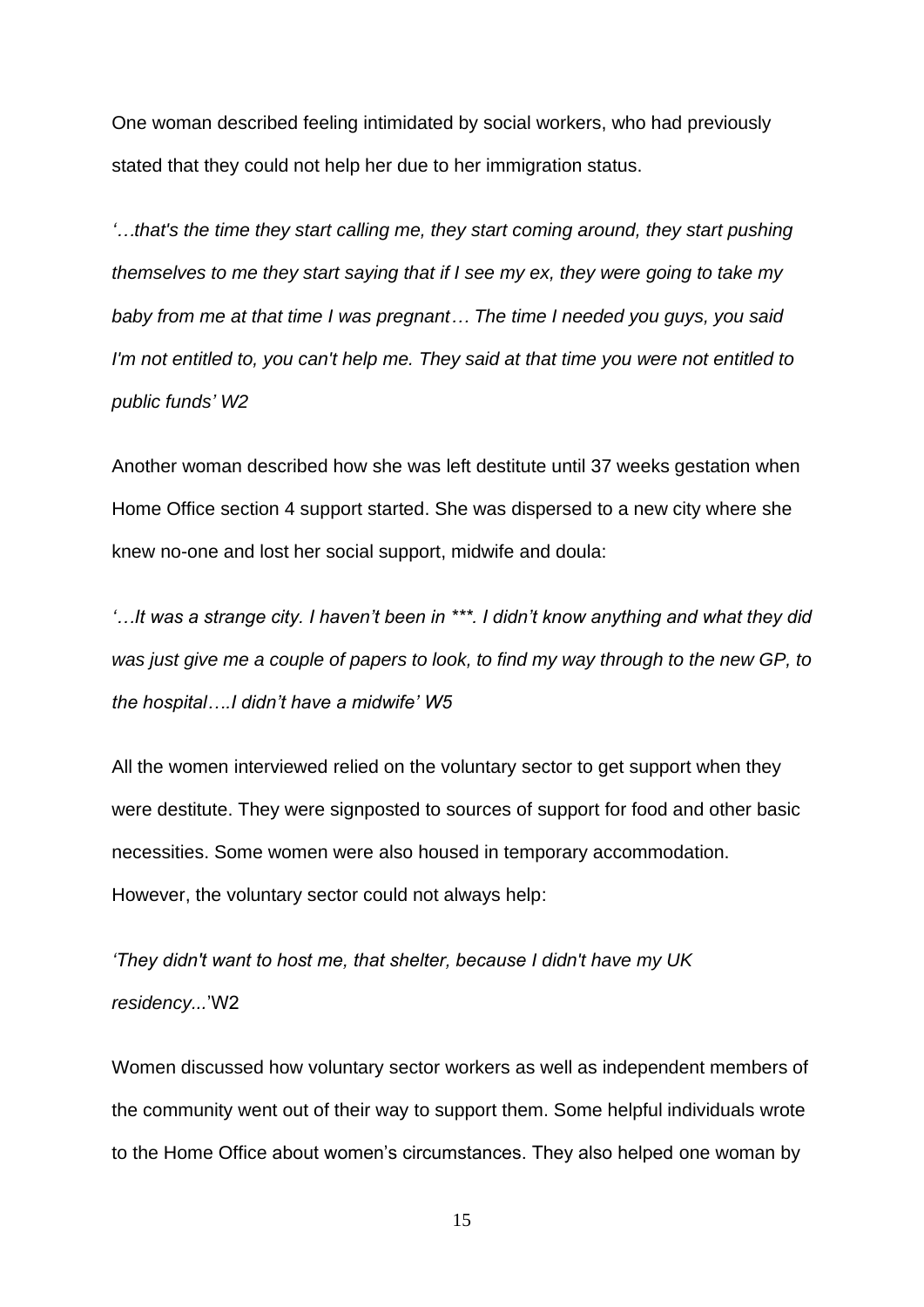sourcing her and her new born baby furniture for their new empty house, going to buy the food, and picking up medicines:

*'She (voluntary worker) has to go and get me paracetamol. I was not able to go out. She has to go shopping for me and bring food. There was a lady who used to work with her they used to come pick me up and go and help me for shopping' w2*

The women discussed how they relied on the kindness of friends and neighbours to help them out with food and somewhere to stay:

*'A gentleman called B who used to bring the shopping round every week…that really touched her heart…she classes him as a grandad. He was so nice and he would come round and give her 20 pounds, just so that, you know, it would be a help toward her transportation, because she had no money obviously..and yeah, she thinks very highly of him…'* W6

Some women also relied on the local church:

*'I am going to church, and then I meet my other, my country people, and then they help me sometimes because they know I am (have) not nothing..they give me like £5, like that, for bus…'W3*

However, one woman discussed how she avoided relying on friends who were the same ethnic background due to the fear of gossip:

*'there is something, with the African people, you don't want people to know about you, because they gossip. So, there's a point in time I prefer to just struggle on my own, then I go and meet someone who is from the same country or the same colour I was scared of what they would say behind my back'*. W2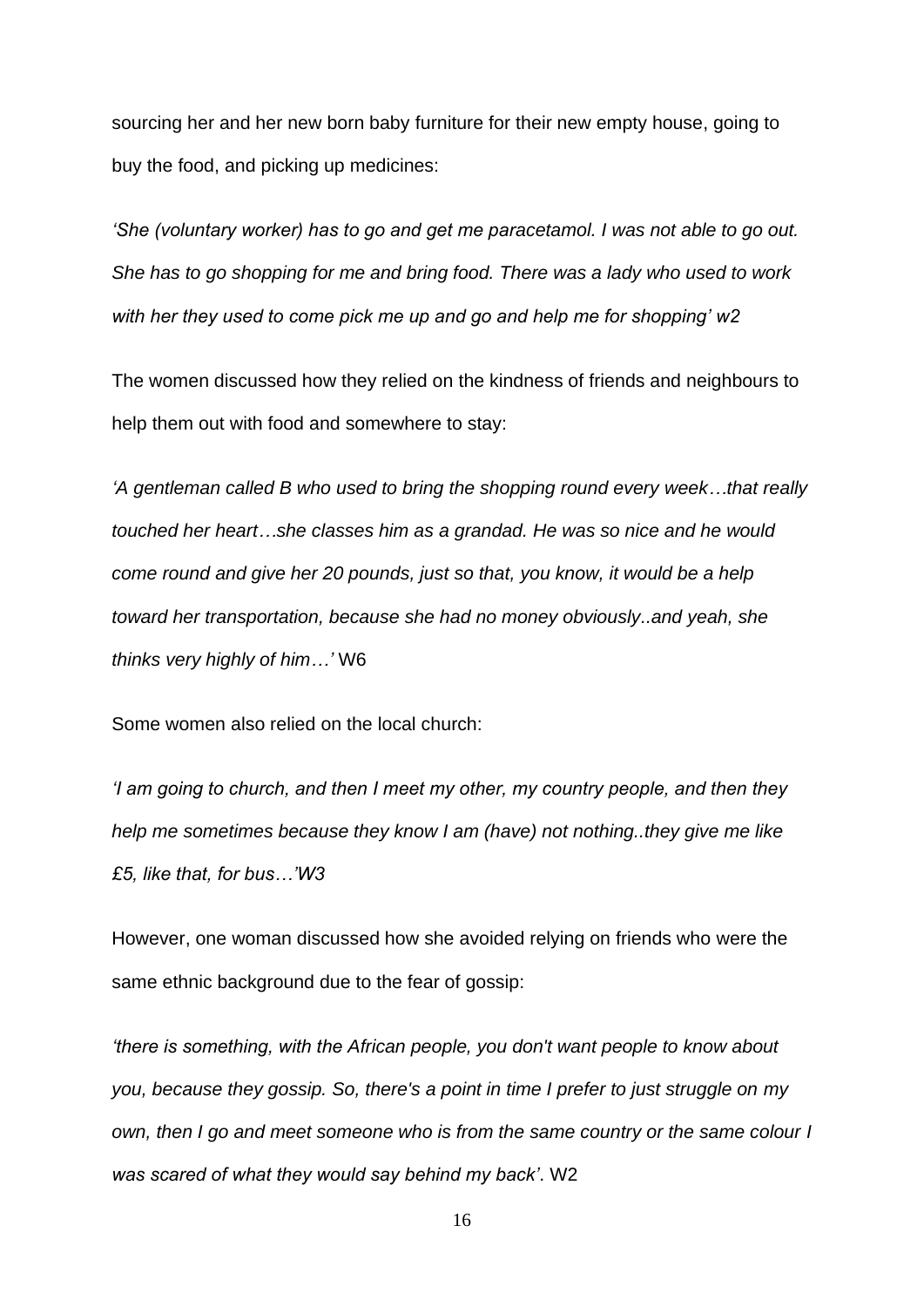Some women described how they attended a specialist antenatal support group run by the voluntary sector which provided them the opportunity to gain support from their peers:

*'…they help her and she said she sometime talking to them it make her happy as well… W1*

The classes included socialising but also learning about pregnancy and childbirth:

*'…chatting and each one themselves they are pregnant…massage, everything, it was very wonderful, and as well..I learn a lot about pregnant, how it will happen, the step…'W3*

Women discussed the support they received from midwifery services. Some women had been referred to specialist migrant women midwives and found the midwives really understood their needs beyond the pregnancy:

*'Because when a person gets pregnant, you're an asylum seeker, if you're a refugee and you get pregnant, you're in a certain country, new laws, new policies, new things, no-one, you have no-one. It's like in middle of nowhere in your life but you are with, someone (midwife) comes to you, to your rescue, listens to whatever rubbish you're saying, crying whatever, talking whatever but listens to them, gives you advice.'* W5

However, despite this, midwives could not always help the women overcome their experiences of destitution:

*'my midwife, her name is P, she was very kind and lovely and she tried to help us because every month she came to see me in new house, yeah. And, she tried, but*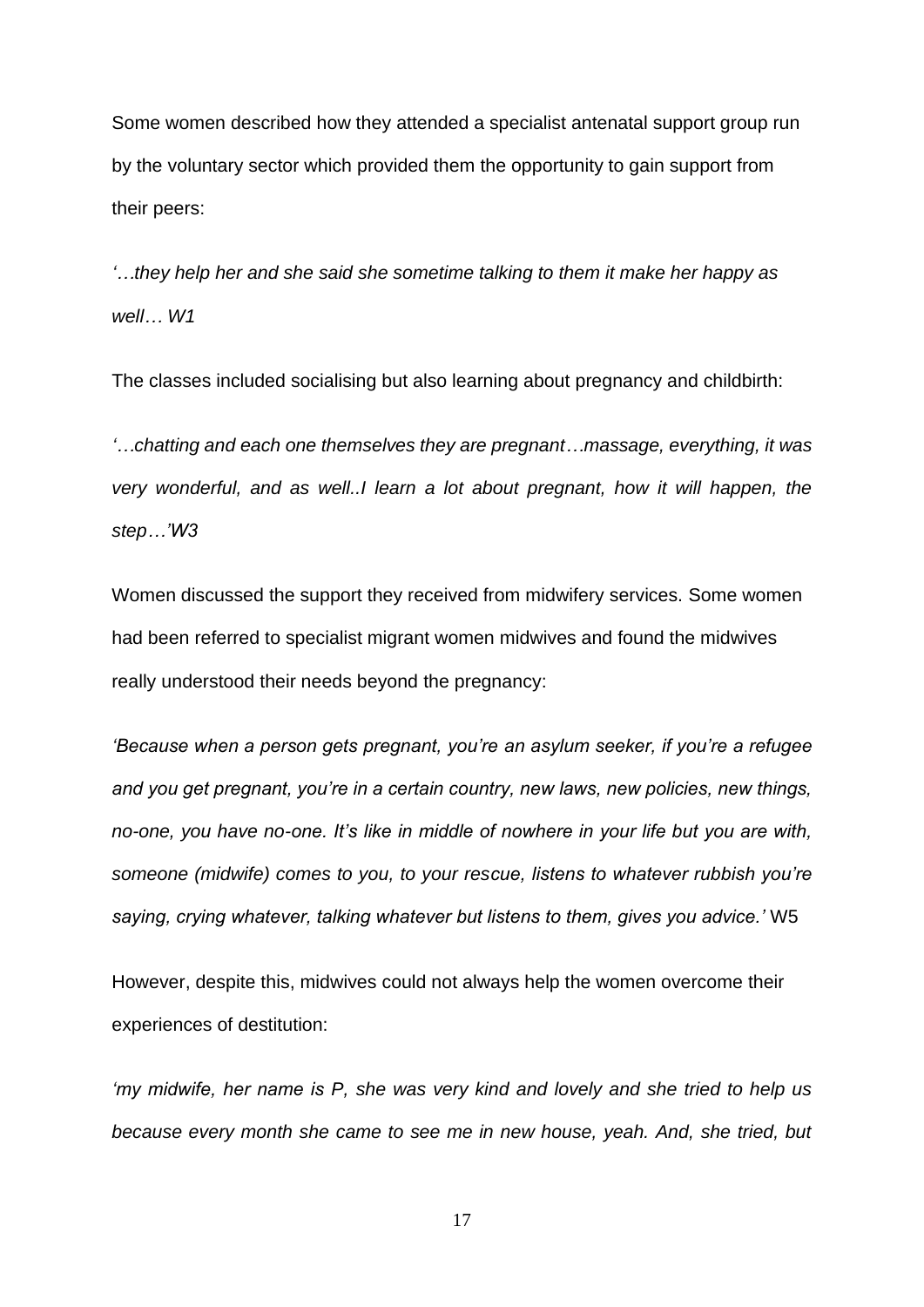*you know that the council say... we can't give you a home now... in the beginning of my pregnancy... where can I stay?. W4*

Experiences of midwifery care in hospital varied with some women describing a lack of continuity of care in hospital as a negative experience:

*'Yeah, and then I will tell them, because I, my feeling like vomiting, and then they refer me in hospital, and then they have midwife, but every day different midwife, not like the same one.'* W3

Another woman (who was homeless and alone) was advised to return home when her membranes spontaneously ruptured until her contractions became more established:

*"Ah, we don't have bed, you have to go back house," she said she can't go back, and then she stay downstairs in the...(hospital) coffee shop So painful. Yeah, everyone seeing me*. W3

However, other women described positive experiences, one woman explaining how a midwife acted as an advocate for her:

*'The midwife in the hospital where I gave birth, they had to tell the social worker to leave me alone, I just went through caesarean, I am not strong enough, they should stay away for the moment. The midwife had to intervene…'W2*

## **Discussion**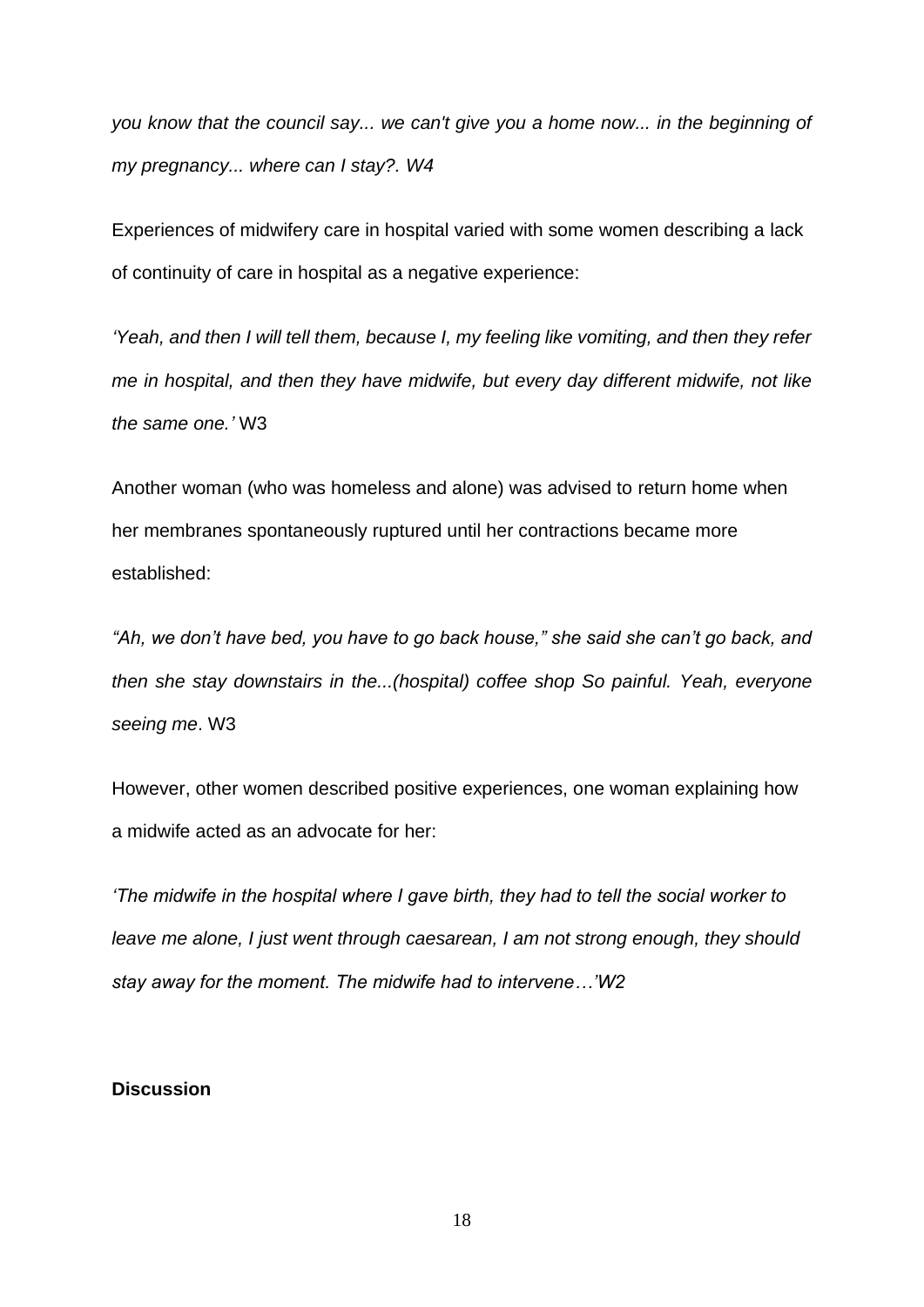This study confirms that migrant women who are destitute in pregnancy face many difficulties which impacts on their mental and physical health. These difficulties relate to having no money for food, being homeless and having to move around frequently. For the majority of their pregnancies, women could not access support they needed from the Home Office or their local authority. Midwives were generally seen to be kind and helpful. However, the extent to which they could help women in this context was limited. The findings add to the evidence around pregnant migrant women and destitution. It supports previous studies around the impact of destitution on people more generally (Fitzpatrick et al., 2016, Dudhia, 2020, Allsopp et al., 2014a). It also supports previously published research which includes some discussion of destitution in pregnancy (Lephard and Haith-Cooper, 2016), although this study was small and therefore limited in its transferability.

Hunger was the prevailing difficulty for women who didn't have the funds to buy food and relied on charity and friends to feed them. Often the women could not eat the food due to pregnancy nausea and one woman described how eating food past its sell by date made her ill. This reflects previous research around the experiences of destitute people (Fitzpatrick et al., 2016, Allsopp et al., 2014a) where hunger was found to be the biggest issue and food they received from sources such as charities and friends was sometimes inadequate. For instance, dried pasta or rice is not appropriate as a donation for those with no access to kitchen facilities. It is well documented that the nutritional status of women in pregnancy, especially in the first trimester impacts on embryonic development and can lead to small for gestational age and preterm babies (Ramakrishnan et al., 2012). It is essential therefore that migrant women who are destitute have access to a well-balanced diet.

In this study, all the women were homeless for the majority of their pregnancy and had to 'sofa surf', moving around different homes which often included sleeping on the settee or floor. In the daytime, many women felt obliged to leave the house so as not to become a burden on the residents. In addition, when women were provided temporary and permanent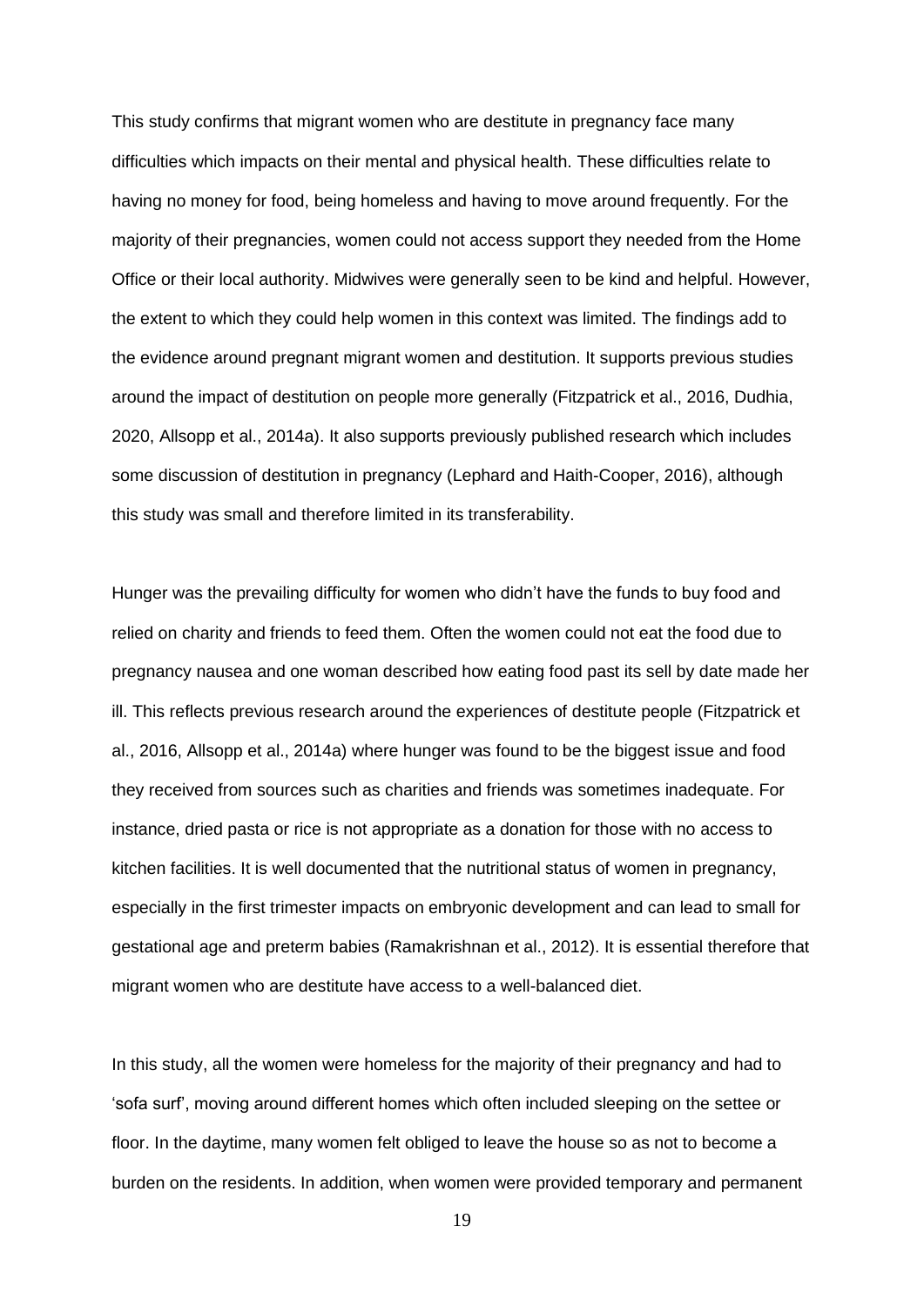housing, this was frequently considered inappropriate and unsafe for a pregnant woman or new mother. Poor living conditions are unlikely to support good health in pregnancy due to poor quality sleep, increased stress and a lack of shelter in the day time. In this study, unstable living conditions also led to an interruption of maternity care, when the opportunity of accommodation involved moving cities. This reflects findings from previous studies which focused on the impact of dispersal in pregnancy and the impact on women especially related to social isolation and interruptions to health care (Lephard and Haith-Cooper, 2016, Feldman, 2014). The woman in our study who was moved to a new city had gestational diabetes and the interruption to her care could have been life threatening.

All the women reported that destitution had a negative impact on their mental health, reflecting previous research (Fitzpatrick et al., 2016, Allsopp et al., 2014a). Forced migrant women can have poor underlying mental health due to their experiences of violence and conflict back home, losing their family and support networks and the hostile environment they may face in their host country (Zimmerman et al., 2009, Merry et al., 2017). Poor mental health in pregnancy can lead to preterm birth and low birthweight babies (Stanevaa et al., 2015). Antenatal depression is a risk factor for postnatal depression (Gaillard et al., 2014) and an exacerbation of mental health symptoms due to destitution can only increase the likelihood of women developing severe postnatal depression.

Women in this study sought much of their support from the voluntary sector, reflecting previous work. A Joseph Rowntree Association report found that people who were destitute had positive experiences of the voluntary sector in accessing food, clothes and toiletries (Fitzpatrick et al., 2016). In this study, women reflected on experiences of voluntary sector workers going above and beyond their role to support women in difficult situations. The Home Office and local authority were criticised by the women interviewed in this study as being unhelpful and rigid until they reached 34 weeks gestation. Even then, support should take five days to process. In contrast, women were often left waiting until the early postnatal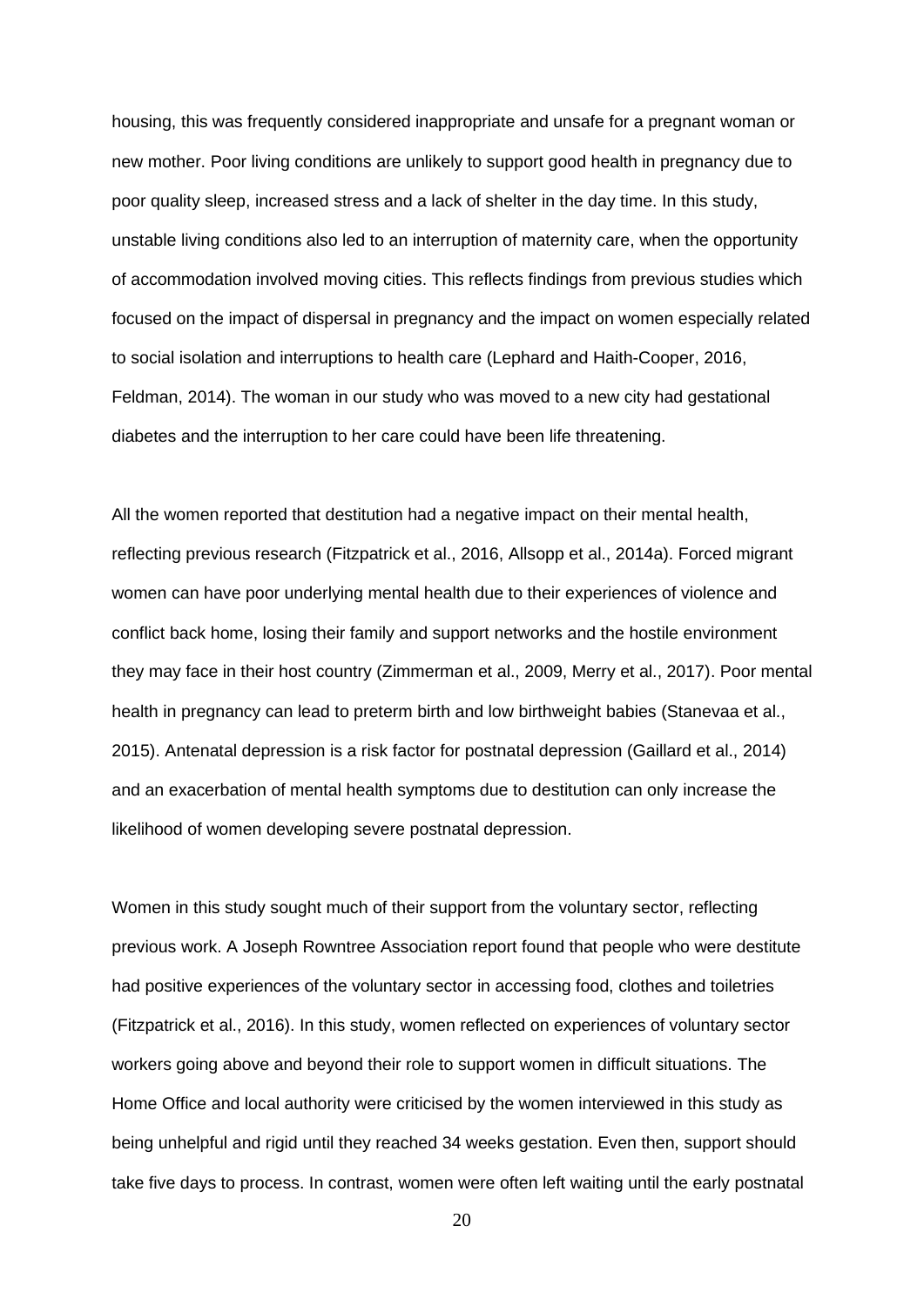period until any support began. It is essential that women are healthy in early pregnancy to promote embryonic development however there is no system in place to support destitute women at this stage in their pregnancy. In addition, support should not include dispersing women to a new city during the Home Office defined protected period of 36-42 weeks gestation (UK Visas and Immigration, 2016). In this study, for one woman it led to a loss of her midwifery care and she gave birth alone having lost her doula support. She became socially isolated and developed postnatal depression. Although this study found numerous positive examples of voluntary agencies, religious groups and individuals helping forced migrant women, this help is a poor substitute for the core provisions women need from their local authorities.

This study is limited, with a small sample of women who all originated from the African subcontinent. This was likely because the study was advertised through word of mouth and these women may have been in a similar social network. However, the women had lived in the UK for 0-10 years. More than half the women interviewed required an interpreter which may have provided an insight into a group of women who are seldom heard because of language barriers. Data were not collected relating to the NHS Trusts in which the women received their midwifery care and it became apparent that some women had experienced good quality care from specialist midwives but not always from hospital midwives. No other published midwifery research could be found related to destitution in pregnancy therefore these findings provide an insight to a phenomenon not previously explored.

#### **Implications for midwifery practice**

Although we found examples of positive midwifery care, some women felt that the midwives were limited in what they could do to help. A recent systematic review found that migrant women described positive health care professionals as 'caring, confidential and openly communicative in meeting their medical, emotional, psychological and social needs' (Higginbottom et al., 2019, pg 1). In this study, women described experiences where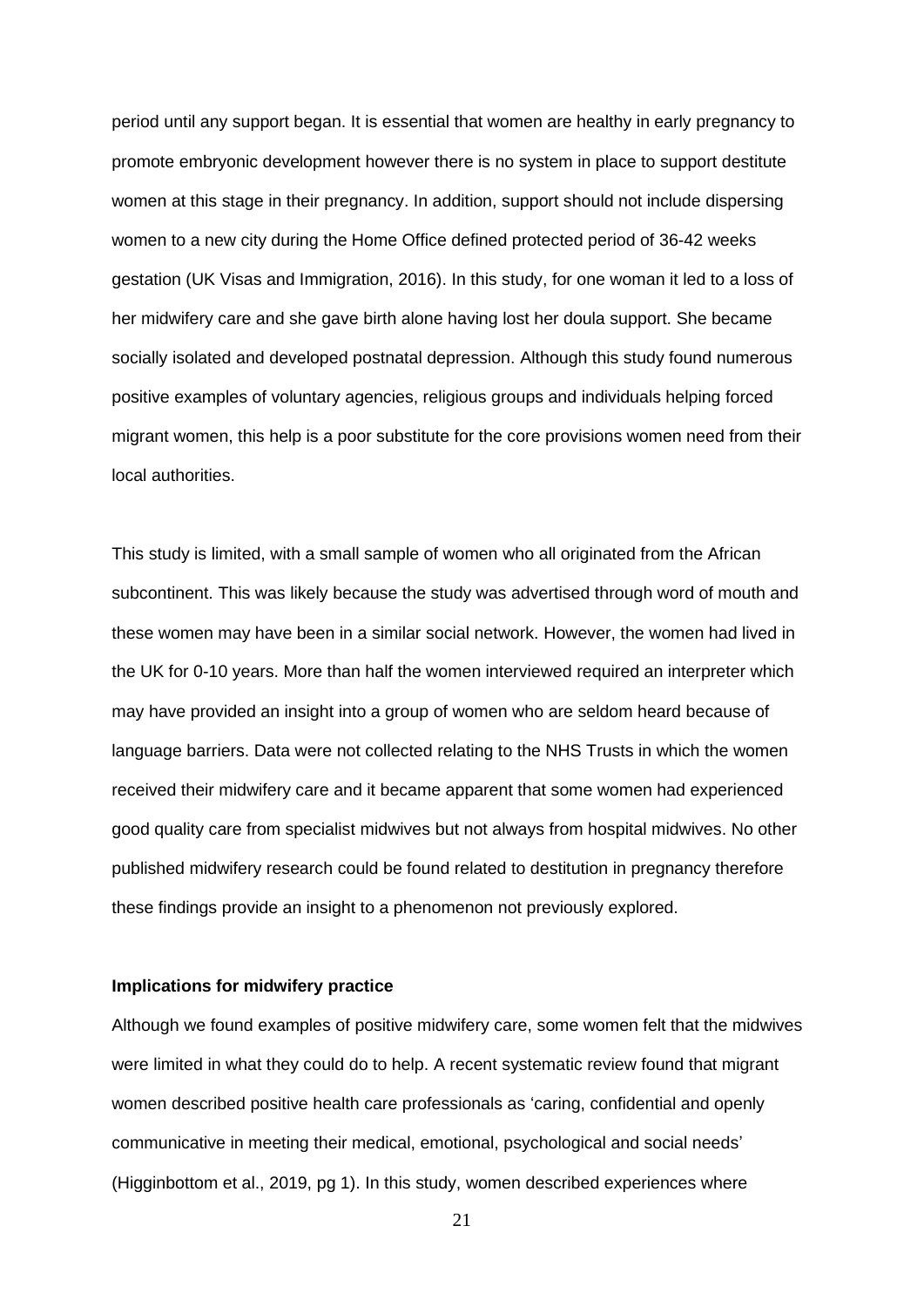specialist midwives were clearly knowledgeable and caring. Examples include midwives offering to write letters of support for women to the Home Office. However, midwives were not always able to meet women's social needs including the need for a home and funds for food. Further, our evidence suggests that women did not always experience appropriate care from hospital midwives. Clearly, when advising forced migrant women about their care, midwives need to consider the implications of this from a holistic perspective: advice to return home in early labour if the woman does not have a home is not an appropriate response. A way of considering forced migrant women's holistic needs is by referring to the 'pregnant woman within the global context model, placing the woman at the centre of her care and considering her wider holistic needs within a local, macro and global context' (Haith-Cooper and Bradshaw, 2013). In thinking of the women in their care within their wider global context, midwives can better visualise the social and political challenges forced migrant women face, such as destitution. Although midwives are not in a position to change these material outcomes, a greater acknowledgment of forced migrant women's experiences can lead to more sensitive care and support.

Another recent systematic review found that midwives need to provide care underpinned by team work across multiple agencies (Fair et al., 2020). Our study demonstrates how midwives need to work in collaboration with the voluntary sector, the Home Office and local authorities to ensure destitute migrant women do not fall between the gaps in support. To work with a holistic approach, midwives may benefit from increasing their knowledge of migrant-specific voluntary services to direct women towards. In addition, midwives who are aware of some of the legal issues surrounding migrant women's access to support can be more helpful to vulnerable women, as our study shows, because they can engage with the Home Office to push for support.

There are specialist midwives in areas of the UK who have been trained to understand the wider holistic needs of forced migrant women. Increasing the provision of specialist midwives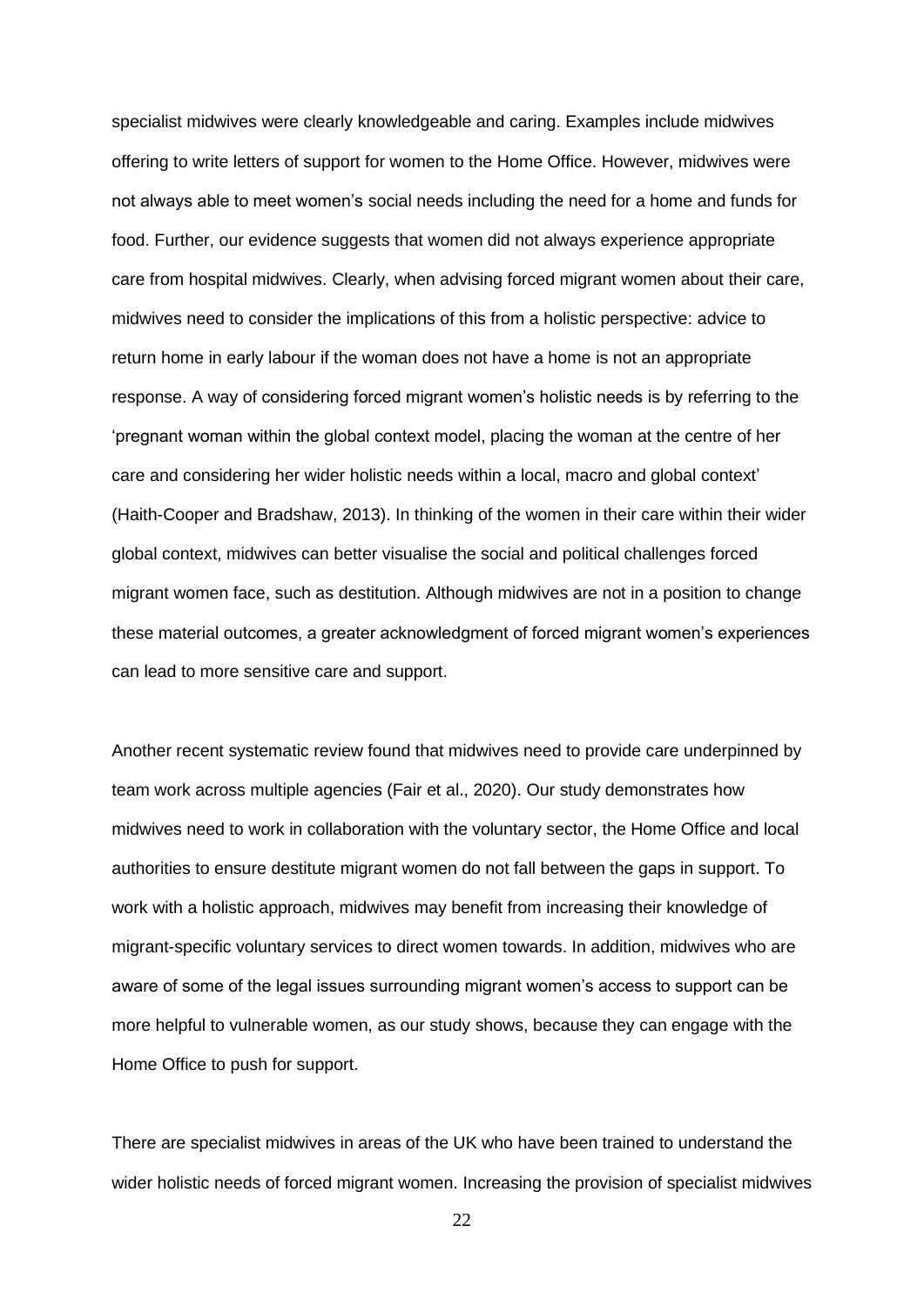could improve support for women in other areas. In addition, the voluntary sector antenatal groups run for forced migrant women is an example of good practice where women feel well supported, make friends, are signposted to other services such as mental health support and learn about pregnancy and childbirth. In the context of this study, an antenatal group was run by the National Childbirth Trust (NCT) and similar voluntary sector models could be implemented across the UK to ensure women have the same opportunities.

## **Conclusions**

Being destitute while pregnant is an important issue that can affect forced migrant women's mental health and also the physical health of the mother and baby. There is very little research focusing specifically on pregnancy, forced migrant women and destitution. This study found that women were hungry, had nowhere to live and relied on support from friends and the voluntary sector until they could apply for section four support from the Home office at 34 weeks gestation. It is important that midwives are able to identify specific risk factors in pregnancy experienced by forced migrant women who may be destitute. Also, that all midwives are knowledgeable about destitution and how they can help, which could be achieved by training more specialist midwives. Destitution in pregnancy is a real issue for forced migrant women and their need to be changes to policy to ensure women do not have to wait until 34 weeks gestation before they can apply for Home Office support.

## **References**

ALLSOPP, J., SIGONA, N. & PHILLIMORE, J. 2014a. Poverty among refugees and asylum seekers in the UK An evidence and policy review. *IRIS Working paper series.* Birmingham: University of Birmingham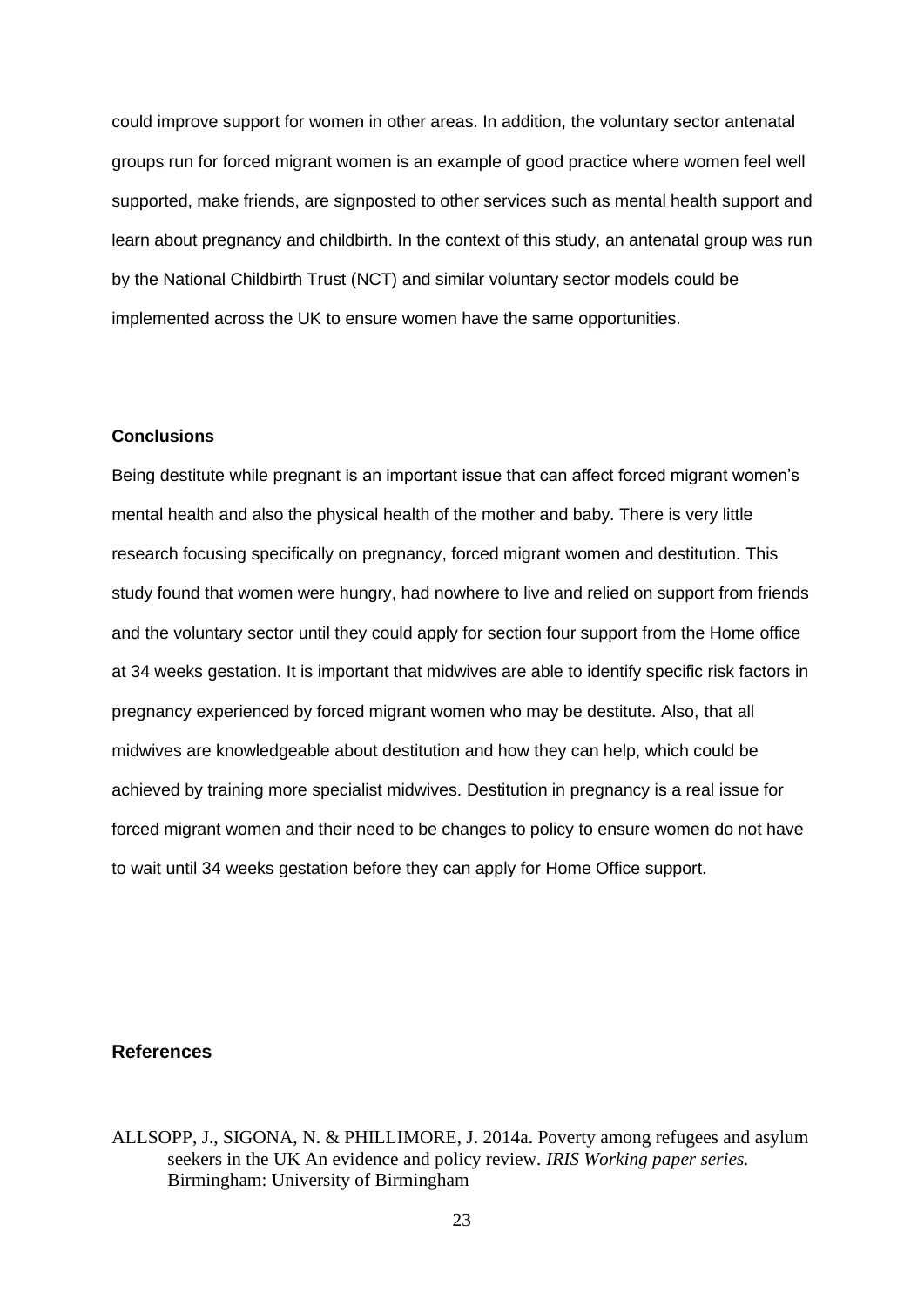- ALLSOPP, J., SOGONA, N. & PHILLIMORE, J. 2014b. Poverty among refugees and asylum seekers in the UK. An evidence and policy review. Birmingham: University of Birmingham.
- ASIF, S., BAUGH, A. & JONES, N. 2015. The obstetric care of asylum seekers and refugee women in the UK. *The Obstetrician & Gynaecologist,* 17**,** 223-231.
- ASPINALL, P. & WATTERS, C. 2010. Refugees and Asylum Seekers. A Review From an Equality and Human Rights Perspective. Manchester: Equality and Human Rights Commission.
- BRAUN, V. & CLARKE, V. 2006. Using thematic analysis in psychology. *Qualitative Research in Psychology,* 3**,** 77-101.
- CARTER, M. 2017. *Red Cross figures reveal new mums and pregnant women left destitute by admin delays* [Online]. The Red Cross. Available: [http://blogs.redcross.org.uk/refugeesservices/2017/05/red-cross-figures-reveal-new](http://blogs.redcross.org.uk/refugeesservices/2017/05/red-cross-figures-reveal-new-mums-pregnant-women-left-destitute-admin-delays/)[mums-pregnant-women-left-destitute-admin-delays/](http://blogs.redcross.org.uk/refugeesservices/2017/05/red-cross-figures-reveal-new-mums-pregnant-women-left-destitute-admin-delays/) [Accessed 30th March 2018].
- DOWNE, S., FINLAYSON, K., WALSH, D. & LAVENDER, T. 2009. "Weighing up and balancing out": a meta-synthesis of barriers to antenatal care for marginalised women in high-income countries. *British Journal of Obstetrics and Gynaecology,* 116**,** 518- 529.
- DUDHIA, P. 2020. Will I ever be safe? Asylum seeking made destitute in the UK. London: Women for Refugee Women.
- EUROPEAN COMMISSION. 2020. *Migration and Home Affairs* [Online]. Available: [https://ec.europa.eu/home-affairs/what-we](https://ec.europa.eu/home-affairs/what-we-do/networks/european_migration_network/glossary_search/forced-migrant_en)[do/networks/european\\_migration\\_network/glossary\\_search/forced-migrant\\_en](https://ec.europa.eu/home-affairs/what-we-do/networks/european_migration_network/glossary_search/forced-migrant_en) [Accessed 28th March 2020].
- FAIR, F., RABEN, L., WATSON, H., VIVILAKI, V., VAN DEN MUIJSENBERGH, M. & SOLTANI, H. E. A. 2020. Migrant women's experiences of pregnancy, childbirth and maternity care in European countries: A systematic review. *Plos ONE,* 15**,** e0228378.
- FELDMAN, R. 2014. When maternity doesn't matter: Dispersing pregnant women seeking asylum. *British Journal of Midwifery,* 22**,** 22-28.
- FITZPATRICK, S., BRAMLEY, G., SOSENKO, F., BLENKINSOPP, J., JOHNSEN, S., LITTLEWOOD, M., NETTO, G. & WATTS, B. 2016. Destitution in the UK. Joseph Rowntree Foundation.
- GAILLARD, A., LE STRAT, Y., MANDELBROT, L., KEÏTA, H. & DUBERTRET, C. 2014. Predictors of postpartum depression: Prospective study of 264 women followed during pregnancy and postpartum. *Psychiatry Research,* 215**,** 341-346.
- HAITH-COOPER, M. & BRADSHAW, G. 2013. Meeting the health and social care needs of pregnant asylum seekers; midwifery students' perspectives: Part 3; "The pregnant woman within the global context"; an inclusive model for midwifery education to address the needs of asylum seeking women in the UK *Nurse Education Today,* 33**,** 1045-1050.
- HIGGINBOTTOM, G., EVANS, C., MORGAN, M., BHARJ, K., ELDRIDGE, A. & HUSSAIN, B. 2019. Experience of and access to maternity care in the UK by immigrant women: a narrative synthesis. *BMJ open,* 9.
- JACOBSEN, K. 2017. *Health Research Methods, a Practical Guide,* USA, Jones and Bartlett.
- KNIGHT, M., BUNCH, K., TUFFNELL, D., SHAKESPEARE, J., KOTNIS, R., KENYON, S. & KURINCZUK, J. 2019. Saving Lives, Improving Mothers' Care. Lessons learned to inform maternity care from the UK and Ireland Confidential Enquiries into Maternal Deaths and Morbidity 2015-17. Oxford: National Perinatal Epidemiology Unit.